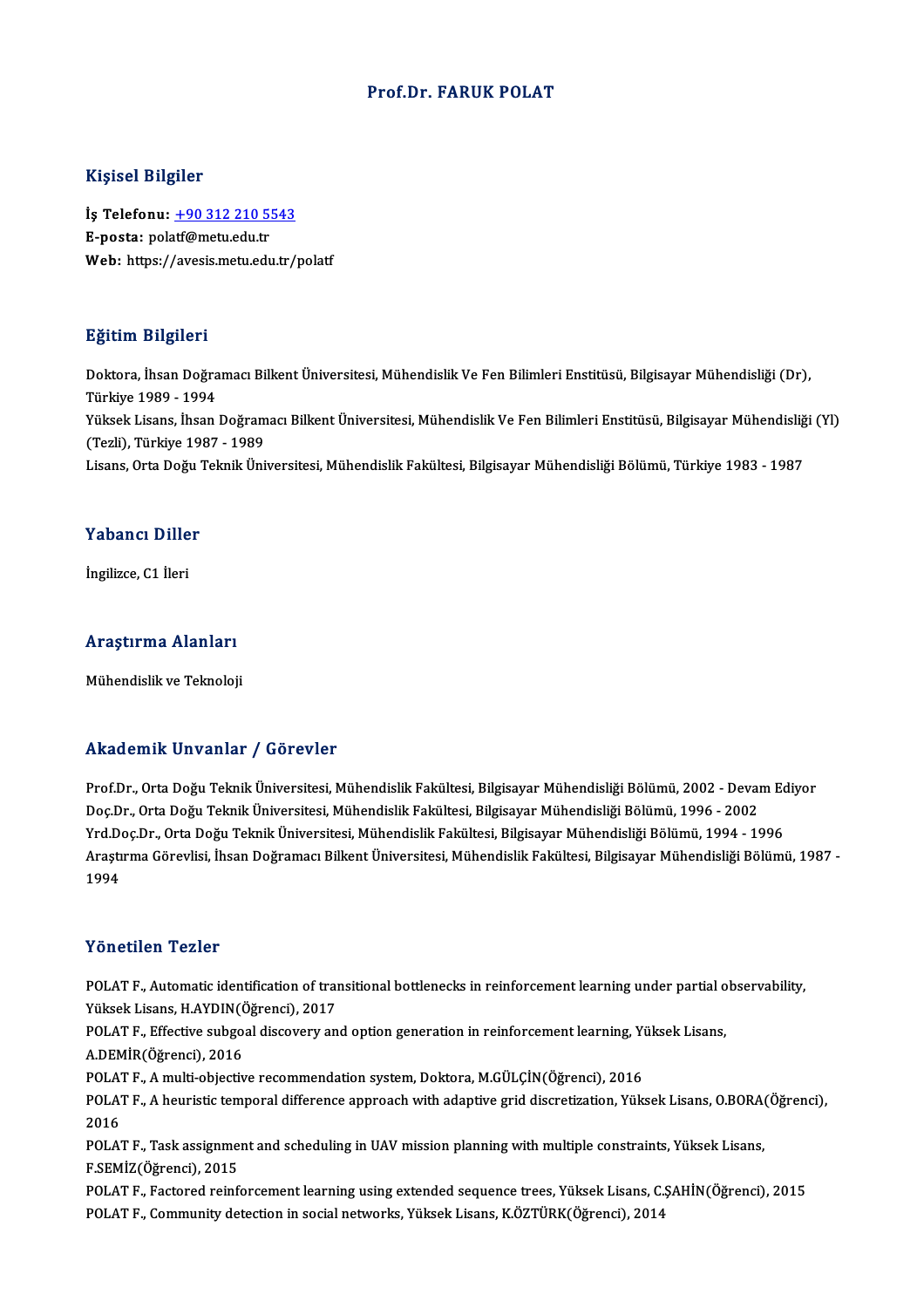POLAT F., Context-aware Markov decision processes, Yüksek Lisans, Ö.EKMEKCİ(Öğrenci), 2014<br>POLAT E. Mission planning for unmanned eeriel vehicle (UAV) teams Vülgek Lisans, S.VII CIN(Ö

POLAT F., Context-aware Markov decision processes, Yüksek Lisans, Ö.EKMEKCİ(Öğrenci), 2014<br>POLAT F., Mission planning for unmanned aerial vehicle (UAV) teams, Yüksek Lisans, S.YILGIN(Öğrenci), 2014<br>POLAT E., Abstrastion in POLAT F., Mission planning for unmanned aerial vehicle (UAV) teams, Yüksek Lisans, S.YILGIN(Öğrenci), 2014

POLAT F., Abstraction in reinforcement learning in partially observable environments, Doktora, E.ÇİLDEN(Öğrenci),<br>2014 POLAT F., Abstraction in reinforcement learning in partially observable environments, Doktora, E.ÇİLDEN(Öğre<br>2014<br>POLAT F., Batch mode reinforcement learning for controlling gene regulatory networks and multi-model gene<br>ay

2014<br>POLAT F., Batch mode reinforcement learning for controlling gene regulatory ne<br>expression data enrichment framework, Yüksek Lisans, U.ŞİRİN(Öğrenci), 2013<br>POLAT E. Efficient partially observable markov desisian presse POLAT F., Batch mode reinforcement learning for controlling gene regulatory networks and multi-model gene<br>expression data enrichment framework, Yüksek Lisans, U.ŞİRİN(Öğrenci), 2013<br>POLAT F., Efficient partially observable

expression data enrichment framework, Yüksek<br>POLAT F., Efficient partially observable markov<br>problem, Doktora, U.ERDOĞDU(Öğrenci), 2012<br>POLAT E. Multi objective path planning for virti POLAT F., Efficient partially observable markov decision process based formulation of gene regulatory no<br>problem, Doktora, U.ERDOĞDU(Öğrenci), 2012<br>POLAT F., Multi-objective path planning for virtual environments, Yüksek L

problem, Doktora, U.ERDOĞDU(Öğrenci), 2012<br>POLAT F., Multi-objective path planning for virtual environments, Yüksek Lisans, T.ORAL(Öğrenci), 2012<br>POLAT F., Multiresolution formation preserving path planning in 3-D virtual POLAT F., Multi-objective path planning for virtual environments, Yüksek Lisans, T,ORAL(Öğrenci), 2012

C.HOŞGÖR(Öğrenci), 2011

POLAT F., Optimization algorithms for resource allocation problem of air tasking order preparation, Yüksek Lisans,<br>A.ENGİN(Öğrenci), 2010 POLAT F., Optimization algorithms for resource allocation problem of air tasking order preparation, Yükse<br>A.ENGİN(Öğrenci), 2010<br>POLAT F., An automated conversion of temporal databases into XML with fuzziness option, Yükse

A.ENGİN(Öğrenci), 2010<br>POLAT F., An automated c<br>Ö.ÖZGÜN(Öğrenci), 2010<br>POLAT E. Desirn and imp POLAT F., An automated conversion of temporal databases into XML with fuzziness option, Yüksek Lisans,<br>Ö.ÖZGÜN(Öğrenci), 2010<br>POLAT F., Design and implementation of a p2p contracting overlay, Yüksek Lisans, R.ÇELEBİ(Öğrenc

Ö.ÖZGÜN(Öğrenci), 2010<br>POLAT F., Design and implementation of a p2p contracting overlay, Yüksek Lisans, R.ÇELEBİ(Öğrenci), 2009<br>POLAT F., Induction and control of large scale gene regulatory networks, Doktora, M.TAN(Öğrenc

POLAT F., Design and implementation of a p2p contracting overlay, Yüksek Lisans, R.ÇELEBİ(Öğrenci), 2009<br>POLAT F., Induction and control of large scale gene regulatory networks, Doktora, M.TAN(Öğrenci), 2009<br>POLAT F., Lear POLAT F., Induction and control of large scale gene regulatory networks, Doktora, M.TAN(Öğrenci), 20<br>POLAT F., Learning cooperation in hunter-prey problem via state abstraction, Yüksek Lisans, A.İŞÇEN(Ö<br>POLAT F., A BDI-bas

POLAT F., Learning cooperation in hunter-prey problem via state abstraction, Yüksek Lisans, A.İŞÇEN(Öğrenci), 20<br>POLAT F., A BDI-based multiagent simulation framework, Yüksek Lisans, M.YÜKSELEN(Öğrenci), 2008<br>POLAT F., A n POLAT F., A BDI-based multiagent simulation framework, Yüksek Lisans, M.YÜKSELEN(Öğrenci), 2008<br>POLAT F., A new offline path search algorithm for computer games that considers damage as a feasibility criterion,<br>Yüksek Lisa POLAT F., A new offline path search algorithm for computer games that considers damage as a feasibility criterion,

Yüksek Lisans, S.BAYILI(Öğrenci), 2008<br>POLAT F., Formation preserving navigation of agent teams in 3-D terrains, Yüksek Lisans, A.GALİP(Öğrenci), 2008<br>POLAT F., Single and multi agent real-time path search in dynamic and p Ç.ÜNDEĞER(Öğrenci),2007 POLAT F., Single and multi agent real-time path search in dynamic and partially obse<br>C.ÜNDEĞER(Öğrenci), 2007<br>POLAT F., Abstraction in reinforcement learning, Doktora, S.GİRGİN(Öğrenci), 2007<br>POLAT E. Multiagent moving tar

Ç.ÜNDEĞER(Öğrenci), 2007<br>POLAT F., Abstraction in reinforcement learning, Doktora, S.GİRGİN(Öğrenci), 2007<br>POLAT F., Multiagent moving target search in fully visible grid environments with no speed difference, Yüksek Lisan POLAT F., Abstraction in reinforcement learning, Doktora, S.GİRGİN(Öğrenci), 2007<br>POLAT F., Multiagent moving target search in fully visible grid environments with no speed di<br>C.EROĞUL(Öğrenci), 2006<br>POLAT F., Controlling POLAT F., Multiagent moving target search in fully visible grid environments with no speed die<br>C.EROĞUL(Öğrenci), 2006<br>POLAT F., Controlling discrete genetic regulatory networks, Doktora, O.ABUL(Öğrenci), 2005<br>POLAT F., Pe

C.EROĞUL(Öğrenci), 2006<br>POLAT F., Controlling discrete genetic regulatory networks, Doktora, O.ABUL(Öğrenci), 2005<br>POLAT F., Resource based plan revision in dynamic multi-agent environments, Yüksek Lisans, U.ERDOĞDU(Öğrenc POLAT<br>POLAT<br>2004<br>POLAT POLAT F., Resource based plan revision in dynamic multi-agent environments, Yüksek Lisans, U.ERDOĞDU(Öğre<br>2004<br>POLAT F., Coopretrieval: A cooperation framework for role-based case-based reasoning agents, Yüksek Lisans,<br>M.Ö

2004<br>POLAT F., Coopretrieval: A cooperation framework for role-based case-based reasoning agents, Yüksek Lisans,<br>M.ÖZGÜR(Öğrenci), 2003 POLAT F., Coopretrieval: A cooperation framework for role-based case-based reasoning agents, Yüksek Lisans,<br>M.ÖZGÜR(Öğrenci), 2003<br>POLAT F., Implementing KQML agent communication language for multiagent simulation architec

M.ÖZGÜR(Öğrenci), 2003<br>POLAT F., Implementing KQML agen<br>Lisans, E.GÖKTÜRK(Öğrenci), 2003<br>POLAT E. Learning to coordinate fo POLAT F., Implementing KQML agent communication language for multiagent simulation arch<br>Lisans, E.GÖKTÜRK(Öğrenci), 2003<br>POLAT F., Learning to coordinate for target selection, Yüksek Lisans, M.TAN(Öğrenci), 2003<br>POLAT F.,

POLAT F., Learning to coordinate for target selection, Yüksek Lisans, M.TAN(Öğrenci), 2003

Lisans, E.GÖKTÜRK(Öğrenci), 2003<br>POLAT F., Learning to coordinate for target selection, Yüksek Lisans, M.TAN(Öğrenci), 2003<br>POLAT F., 2 LRL: A two-level multi-agent reinforcement learning algorithm with communication, Yüks POLAT F., 2 LRL: A two-level multi-agent reinforcement learning algorithm with communication, Yüksek Lis<mark>.</mark><br>G.ERUS(Öğrenci), 2002<br>POLAT F., Real time mission planning for virtual human agents, Yüksek Lisans, Ç.ÜNDEĞER(Öğre G.ERUS(Öğrenci), 2002<br>POLAT F., Real time mission planning for virtual human agents, Yüksek Lisans, Ç.ÜNDEĞER(Öğrenci), 200<br>POLAT F., Path-connecting multi-agent real-time A-star search, Yüksek Lisans, M.KEMAL(Öğrenci), 20

POLAT F., Real time mission planning for virtual human agents, Yüksek Lisans, Ç.ÜNDEĞER(Öğrenci)<br>POLAT F., Path-connecting multi-agent real-time A-star search, Yüksek Lisans, M.KEMAL(Öğrenci), 2<br>POLAT F., Multi-agent reinf

POLAT F., Path-connecting multi-agent real-time A-star search, Yüksek Lisans, M.KEMAL(Öğrenci), 2001<br>POLAT F., Multi-agent reinforcement learning using roles, Yüksek Lisans, E.ÇİLDEN(Öğrenci), 2001<br>POLAT F., Coordination o

POLAT F., Multi-agent reinforcement learning using roles, Yüksek Lisans, E.ÇİLDEN(Öğrenci), 2001<br>POLAT F., Coordination of agents in multi-agent search, Yüksek Lisans, A.ÇAKIR(Öğrenci), 2000<br>POLAT F., S-learning: A multi-a POLAT F., Coordination of agents in multi-agent search, Yüksek Lisans, A.ÇAKIR(Öğrenci), 2000<br>POLAT F., S-learning: A multi-agent reinforcement learning method, Yüksek Lisans, U.KUTER(Öğrenci), 2000<br>POLAT F., Multilevel gr POLAT F., S-learning: A multi-agent reinforcement learning method, Yüksek Lisans, U.KU<br>POLAT F., Multilevel graph partitioning : an evolutionary approach, Yüksek Lisans, S.Küç<br>POLAT F., Multi-agent reinforcement learning,

POLAT F., Multilevel graph partitioning : an evolutionary approach, Yüksek Lisans, S.Küçükpetek(Öğrenci), 2000<br>POLAT F., Multi-agent reinforcement learning, Yüksek Lisans, S.ŞENKUL(Öğrenci), 1999<br>POLAT F., Forming coalitio

POLAT F., Multi-agent reinforcement learning, Yüksek Lisans, S.ŞENKUL(Öğrenci), 1999<br>POLAT F., Forming coalitions through negotation in multi-agent environments, Yüksek Lisans, H.Ulusoy(Öğrenci), 19<br>POLAT F., Multi agent r POLAT F., Multi agent reinforcement learning using function approximation, Yüksek Lisans, O.ABUL(Öğrenci), 1999<br>POLAT F., Forming coalitions through negotiation in multi-agent environments, Yüksek Lisans, H.ULUSOY(Öğrenci)

POLAT F., Multi agent reinforcement learning using function approximation, Yüksek Lisans, O.ABUL(Öğrenci), 1999<br>POLAT F., Forming coalitions through negotiation in multi-agent environments, Yüksek Lisans, H.ULUSOY(Öğrenci) POLAT<br>POLAT<br>1998<br>POLAT POLAT F., Implementation of an object data model enforcing cloruse and reusability, Yüksek Lisans, A.YILMAZ(Öğre<br>1998<br>POLAT F., Solving graph partitioning problem using evolutionary heuristic, Yüksek Lisans, M.KARDAŞLAR(Öğ

1998<br>POLA<br>1998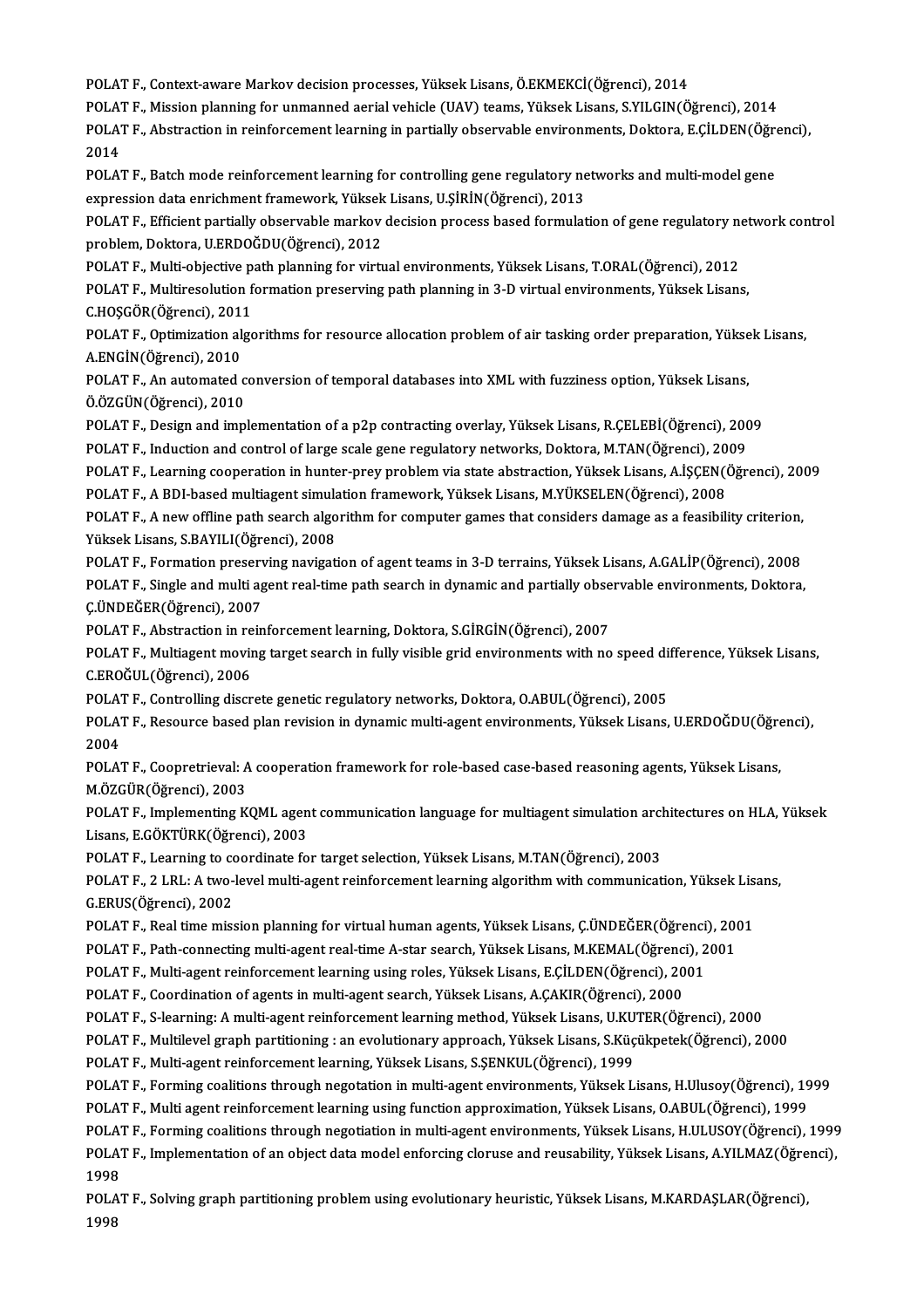POLAT F., Implementation of an object data model enforcing closure and reusability., Yüksek Lisans, A.F(Öğrenci), 1998<br>POLAT E. Distributed shared memeru implementation of linde model. Yüksek Lisans, S.Oflag(Öğrenci), 1998 POLAT F., Implementation of an object data model enforcing closure and reusability., Yüksek Lisans, A.F(Öğre<br>POLAT F., Distributed shared memory implementation of linda model, Yüksek Lisans, S.Oflaz(Öğrenci), 1998<br>POLAT F. POLAT F., Implementation of an object data model enforcing closure and reusability., Yüksek<br>POLAT F., Distributed shared memory implementation of linda model, Yüksek Lisans, S.Oflaz<br>POLAT F., Distributed shrem memory linda

POLAT F., Distributed shared memory implementation of linda model, Yüksek Lisans, S.Oflaz(Öğrenci), 1998<br>POLAT F., Distributed shrem memory linda system, Yüksek Lisans, S.OFLAZ(Öğrenci), 1998<br>POLAT F., Alternative plan gen POLAT F., Distributed shrem memory linda system, Yüksek Lisans, S.OFLAZ(Öğrenci), 1998<br>POLAT F., Alternative plan generation for multiple query optimization, Yüksek Lisans, G.MENEKŞE(Öğrenci),<br>POLAT F., A theoretical frame POLAT F., Alternative pla:<br>POLAT F., A theoretical fr<br>E.Seyedi(Öğrenci), 1996<br>POLAT E. A Theoretical f POLAT F., A theoretical framework for combining multiple knowledge bases with uncertainty, Yüksek Lisans,<br>E.Seyedi(Öğrenci), 1996<br>POLAT F., A Theoretical framework for combining multiple knowledge bases with uncertring, Yü

E.Seyedi(Öğrenci), 1996<br>POLAT F., A Theoretical fr<br>E.SEYEDİ(Öğrenci), 1996<br>POLAT E. A Censtis alsori

E.SEYEDİ(Öğrenci), 1996<br>POLAT F., A Genetic algorithm for graph partitioning, Yüksek Lisans, E.AKMAN(Öğrenci), 1995

#### JüriÜyelikleri

Akademik Kadroya Atama, Akademik Kadroya Atama, Orta Doğu Teknik Üniversitesi, Ekim, 2019

#### SCI, SSCI ve AHCI İndekslerine Giren Dergilerde Yayınlanan Makaleler

CI, SSCI ve AHCI İndekslerine Giren Dergilerde Yayınlanan Makaleler<br>I. Using chains of bottleneck transitions to decompose and solve reinforcement learning tasks with<br>hidden states Using chains<br>Using chains c<br>hidden states<br>Audin H. Gilden Using chains of bottlene<br>hidden states<br>Aydin H., Çilden E., Polat F.<br>Euture Conoration Comput hidden states<br>Aydin H., Çilden E., Polat F.<br>Future Generation Computer Systems, cilt.133, ss.153-168, 2022 (SCI Expanded İndekslerine Giren Dergi)<br>Inexementel multi agent nath finding

Aydin H., Çilden E., Polat F.<br>Future Generation Computer Systems, cilt.<br>II. Incremental multi-agent path finding<br>Semiz F., Polat F. Future Generatio<br>In<mark>cremental m</mark><br>Semiz F., Polat F.<br>בעמשת CENED

Incremental multi-agent path finding<br>Semiz F., Polat F.<br>FUTURE GENERATION COMPUTER SYSTEMS-THE INTERNATIONAL JOURNAL OF ESCIENCE, cilt.116, ss.220-233,<br>2021 (SCI Indekslerine Giren Dergi) Semiz F., Polat F.<br>FUTURE GENERATION COMPUTER SY<br>2021 (SCI İndekslerine Giren Dergi)<br>Selving the area severage prehlı FUTURE GENERATION COMPUTER SYSTEMS-THE INTERNATIONAL JOURNAL OF ESCIENCE, cilt.116, ss.220<br>2021 (SCI Indekslerine Giren Dergi)<br>III. Solving the area coverage problem with UAVs: A vehicle routing with time windows variation

2021 (SCI İndeksle<br>Solving the area<br>SEMİZ F., POLAT F.<br>Robatiss and Autor Solving the area coverage problem with UAVs: A vehicle routing with tire<br>SEMİZ F., POLAT F.<br>Robotics and Autonomous Systems, cilt.126, 2020 (SCI İndekslerine Giren Dergi)<br>Effective feature reduction for link prediction in

Robotics and Autonomous Systems, cilt.126, 2020 (SCI Indekslerine Giren Dergi)

SEMİZ F., POLAT F.<br>Robotics and Autonomous Systems, cilt.126, 2020 (SCI İndekslerine Giren Dergi)<br>IV. Effective feature reduction for link prediction in location-based social networks<br>Bayrak A. E. , Polat F.

JOURNAL OF INFORMATION SCIENCE, cilt.45, ss.676-690, 2019 (SCI İndekslerine Giren Dergi)

Bayrak A. E. , Polat F.<br>JOURNAL OF INFORMATION SCIENCE, cilt.45, ss.676-690, 2019 (SCI Indekslerine Giren D.<br>V. Automatic landmark discovery for learning agents under partial observability<br>Domin A. Gildon E. Polat E. **JOURNAL OF INFORMATIO<br>Automatic landmark dis<br>Demir A., Cilden E., Polat F.<br>KNOWLEDCE ENCINEEPIN** Automatic landmark discovery for learning agents under partial observa<br>Demir A., Cilden E., Polat F.<br>KNOWLEDGE ENGINEERING REVIEW, cilt.34, 2019 (SCI İndekslerine Giren Dergi)<br>CENERATING EEEECTIVE INITIATION SETS EOR SURGO Demir A., Cilden E., Polat F.<br>KNOWLEDGE ENGINEERING REVIEW, cilt.34, 2019 (SCI İndekslerine Giren Dergi)<br>VI. GENERATING EFFECTIVE INITIATION SETS FOR SUBGOAL-DRIVEN OPTIONS

DEMİRA.,CildenE.,POLATF. GENERATING EFFECTIVE INITIATION SETS FOR SUBGOAL-DRIVEN OPTION<br>DEMİR A., Cilden E., POLAT F.<br>ADVANCES IN COMPLEX SYSTEMS, cilt.22, sa.2, 2019 (SCI İndekslerine Giren Dergi)<br>A context aware model for autonomews agent steche

VII. A context aware model for autonomous agent stochastic planning<br>Ekmekci O., POLAT F. ADVANCES IN COMPI<br>A context aware m<br>Ekmekci O., POLAT F.<br>POPOTICS AND AUTO A context aware model for autonomous agent stochastic planning<br>Ekmekci O., POLAT F.<br>ROBOTICS AND AUTONOMOUS SYSTEMS, cilt.112, ss.137-153, 2019 (SCI İndekslerine Giren Dergi)<br>Effective industion of sane resulatery networks

Ekmekci O., POLAT F.<br>ROBOTICS AND AUTONOMOUS SYSTEMS, cilt.112, ss.137-153, 2019 (SCI İndekslerine Giren Dergi)<br>VIII. Effective induction of gene regulatory networks using a novel recommendation method<br>Ozeev M. G. POLAT F. ROBOTICS AND AUTONOMOUS<br>Effective induction of gene<br>Ozsoy M. G. , POLAT F., Alhajj R.<br>INTERNATIONAL JOURNAL OF Effective induction of gene regulatory networks using a novel recommendation method<br>Ozsoy M. G. , POLAT F., Alhajj R.<br>INTERNATIONAL JOURNAL OF DATA MINING AND BIOINFORMATICS, cilt.22, sa.2, ss.91-112, 2019 (SCI<br>Indekslerin

Ozsoy M. G. , POLAT F., Alhajj R.<br>INTERNATIONAL JOURNAL OF DATA MINING AND BIOINFORMATICS, cilt.22, sa.2, ss.91-112, 2019 (SCI<br>İndekslerine Giren Dergi) INTERNATIONAL JOURNAL OF DATA MINING AND BIOINFORMATICS, cilt.22, sa.2, ss.91-112, 2019 (SCI<br>Indekslerine Giren Dergi)<br>IX. Realizing drug repositioning by adapting a recommendation system to handle the process<br>OZSOV M.C. O

Indekslerine Giren Dergi)<br>Realizing drug repositioning by adap<br>OZSOY M. G. , Ozyer T., POLAT F., Alhajj R.<br>PMC PIOINEOPMATICS silt 10, 2019 (SCI Realizing drug repositioning by adapting a recommendation<br>OZSOY M. G. , Ozyer T., POLAT F., Alhajj R.<br>BMC BIOINFORMATICS, cilt.19, 2018 (SCI İndekslerine Giren Dergi)<br>Patah Mada TD(lambda) far Cantualling Partially Obasyva

OZSOY M. G. , Ozyer T., POLAT F., Alhajj R.<br>BMC BIOINFORMATICS, cilt.19, 2018 (SCI İndekslerine Giren Dergi)<br>X. Batch Mode TD(lambda) for Controlling Partially Observable Gene Regulatory Networks<br>Sinin H. POLAT E. Albaji B BMC BIOINFORMATICS, cil<mark>batch Mode TD (lambda</mark>)<br>Sirin U., POLAT F., Alhajj R.<br>IEEE ACM TRANSACTIONS Sirin U., POLAT F., Alhajj R.<br>IEEE-ACM TRANSACTIONS ON COMPUTATIONAL BIOLOGY AND BIOINFORMATICS, cilt.14, sa.6, ss.1214-1227, 2017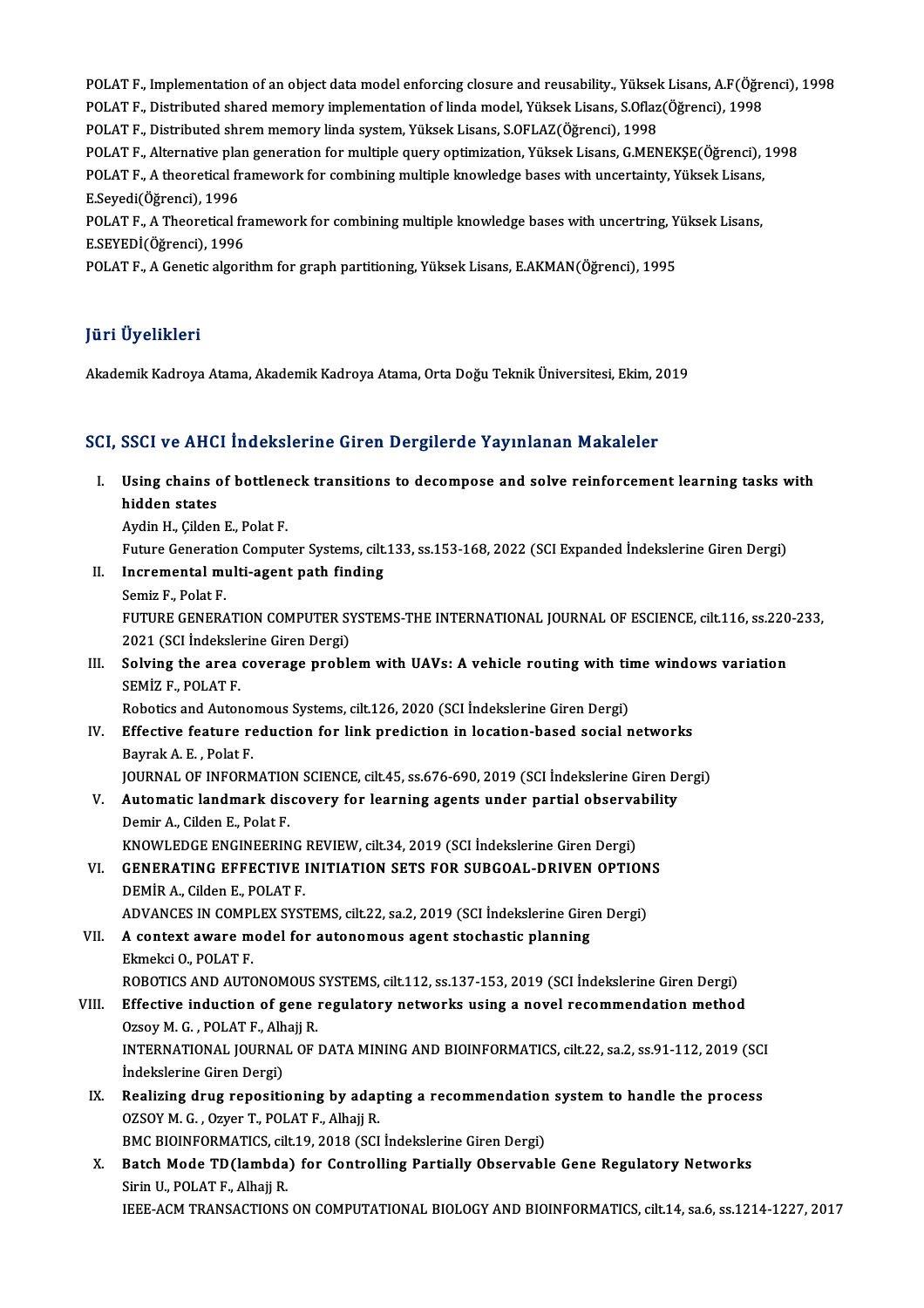- (SCI İndekslerine Giren Dergi)<br>Employing desemnesabla p (SCI İndekslerine Giren Dergi)<br>XI. Employing decomposable partially observable Markov decision processes to control gene regulatory<br>Returerks (SCI İndeks<br>**Employin;**<br>networks<br>Endogdu U Employing decomposable p<br>networks<br>Erdogdu U., POLAT F., Alhajj R.<br>APTIEICIAL INTELLICENCE IN networks<br>Erdogdu U., POLAT F., Alhajj R.<br>ARTIFICIAL INTELLIGENCE IN MEDICINE, cilt.83, ss.14-34, 2017 (SCI İndekslerine Giren Dergi)<br>Making resommendations by integrating information from multiple social networks Erdogdu U., POLAT F., Alhajj R.<br>ARTIFICIAL INTELLIGENCE IN MEDICINE, cilt.83, ss.14-34, 2017 (SCI Indekslerine Giren Dergi)<br>XII. Making recommendations by integrating information from multiple social networks<br>OTSOV M. G., ARTIFICIAL INTELLIGENCE IN I<br>Making recommendations b<br>Ozsoy M. G. , POLAT F., Alhajj R.<br>APPLED INTELLICENCE cilt 45 Making recommendations by integrating information from multiple social networds.<br>Ozsoy M. G. , POLAT F., Alhajj R.<br>APPLIED INTELLIGENCE, cilt.45, sa.4, ss.1047-1065, 2016 (SCI İndekslerine Giren Dergi)<br>Effective gane expre 0zsoy M. G. , POLAT F., Alhajj R.<br>APPLIED INTELLIGENCE, cilt.45, sa.4, ss.1047-1065, 2016 (SCI Indekslerine Giren Dergi)<br>XIII. Effective gene expression data generation framework based on multi-model approach Sirin U., Erdogdu U., POLAT F., TAN M., Alhajj R. Effective gene expression data generation framework based on multi-model approach<br>Sirin U., Erdogdu U., POLAT F., TAN M., Alhajj R.<br>ARTIFICIAL INTELLIGENCE IN MEDICINE, cilt.70, ss.41-61, 2016 (SCI İndekslerine Giren Dergi XIV. MOD\* Lite: An Incremental Path Planning Algorithm Taking Care of Multiple Objectives<br>Oral T., POLAT F. ARTIFICIAL INTE<br>MOD\* Lite: An<br>Oral T., POLAT F.<br>JEEE TRANSACTI MOD\* Lite: An Incremental Path Planning Algorithm Taking Care of Multiple Objectives<br>Oral T., POLAT F.<br>IEEE TRANSACTIONS ON CYBERNETICS, cilt.46, sa.1, ss.245-257, 2016 (SCI İndekslerine Giren Dergi)<br>Toward Conoralization Oral T., POLAT F.<br>IEEE TRANSACTIONS ON CYBERNETICS, cilt.46, sa.1, ss.245-257, 2016 (SCI İndekslerine Giren Dergi)<br>XV. Toward Generalization of Automated Temporal Abstraction to Partially Observable Reinforcement<br>Learn **IEEE TRAN<br>Toward G<br>Learning<br>Gilden E. B Toward Generali<br>Learning<br>Cilden E., POLAT F.<br>IEEE TRANSACTIOI** Learning<br>Cilden E., POLAT F.<br>IEEE TRANSACTIONS ON CYBERNETICS, cilt.45, sa.8, ss.1414-1425, 2015 (SCI İndekslerine Giren Dergi) Cilden E., POLAT F.<br>IEEE TRANSACTIONS ON CYBERNETICS, cilt.45, sa.8, ss.1414-1425, 2015 (SCI Indekslerine Giren Dergi)<br>XVI. Employment of an evolutionary heuristic to solve the target allocation problem efficiently<br>Raymak **IEEE TRANSACTIONS OF**<br>**Employment of an example of the Bayrak A. E. , POLAT F.<br>INFORMATION SCIENC** Employment of an evolutionary heuristic to solve the target allocation pro<br>Bayrak A. E. , POLAT F.<br>INFORMATION SCIENCES, cilt.222, ss.675-695, 2013 (SCI İndekslerine Giren Dergi)<br>Subtree selection in kernels for graph eles Bayrak A. E. , POLAT F.<br>INFORMATION SCIENCES, cilt.222, ss.675-695, 2013 (SCI Indekslerine Giren Dergi)<br>XVII. Subtree selection in kernels for graph classification INFORMATION SCIENCES, <br>Subtree selection in ker<br>TAN M., POLAT F., Alhajj R.<br>INTERNATIONAL JOURNAL INTERNATIONAL JOURNAL OF DATA MINING AND BIOINFORMATICS, cilt.8, sa.3, ss.294-310, 2013 (SCI Indekslerine Giren Dergi) TAN M., POLAT F., Alhajj R<br>INTERNATIONAL JOURNA<br>İndekslerine Giren Dergi)<br>Integrating machine les INTERNATIONAL JOURNAL OF DATA MINING AND BIOINFORMATICS, cilt.8, sa.3, ss.294-310, 2013 (SCI<br>Indekslerine Giren Dergi)<br>XVIII. Integrating machine learning techniques into robust data enrichment approach and its application Indekslerine Giren Dergi<br>Integrating machine le<br>gene expression data<br>Erdegdu H. TANM, Alba Integrating machine learning techniques into robust danno<br>gene expression data<br>Erdogdu U., TAN M., Alhajj R., POLAT F., Rokne J., Demetrick D.<br>INTERNATIONAL JOURNAL OF RATA MINING AND RIOINEORI gene expression data<br>Erdogdu U., TAN M., Alhajj R., POLAT F., Rokne J., Demetrick D.<br>INTERNATIONAL JOURNAL OF DATA MINING AND BIOINFORMATICS, cilt.8, sa.3, ss.247-281, 2013 (SCI<br>Indekslerine Ciren Dergi) Erdogdu U., TAN M., Alhajj<br>INTERNATIONAL JOURNA<br>İndekslerine Giren Dergi)<br>Boycaling miBNA Bogul INTERNATIONAL JOURNAL OF DATA MINING AND BIOINFORMATICS, cilt.8, sa.3, ss.247-281, 2013 (SCI<br>Indekslerine Giren Dergi)<br>XIX. Revealing miRNA Regulation and miRNA Target Prediction Using Constraint-Based Learning<br>Alabalalfa İndekslerine Giren Dergi)<br>Revealing miRNA Regulation and miRNA Target Pr<br>Alshalalfa M., TAN M., Naji G., Alhajj R., POLAT F., Rokne J.<br>JEEE TRANSACTIONS ON SYSTEMS MAN AND CYPERNET Revealing miRNA Regulation and miRNA Target Prediction Using Constraint-Based Learning<br>Alshalalfa M., TAN M., Naji G., Alhajj R., POLAT F., Rokne J.<br>IEEE TRANSACTIONS ON SYSTEMS MAN AND CYBERNETICS PART C-APPLICATIONS AND Alshalalfa M., TAN M., Naji G., Alhajj R., POLAT F., Ro<br>IEEE TRANSACTIONS ON SYSTEMS MAN AND CYBE<br>ss.1354-1364, 2012 (SCI İndekslerine Giren Dergi)<br>Formation presequing path finding in 3. D teri IEEE TRANSACTIONS ON SYSTEMS MAN AND CYBERNET<br>ss.1354-1364, 2012 (SCI Indekslerine Giren Dergi)<br>XX. Formation preserving path finding in 3-D terrains<br>Paymak A G. POLATE SS.1354-1364, 2012 (SC)<br>Formation preservin<br>Bayrak A. G. , POLAT F.<br>APPLED INTELLICENC Bayrak A. G. , POLAT F.<br>APPLIED INTELLIGENCE, cilt.36, sa.2, ss.348-368, 2012 (SCI İndekslerine Giren Dergi) Bayrak A. G. , POLAT F.<br>APPLIED INTELLIGENCE, cilt.36, sa.2, ss.348-368, 2012 (SCI Indekslerine Giren Dergi)<br>XXI. Limited-Damage A\*: A path search algorithm that considers damage as a feasibility criterion<br>Ravili S. RO APPLIED INTELLI<br>Limit<mark>ed-Damage</mark><br>Bayili S., POLAT F.<br>KNOWLEDCE RAS Limited-Damage A\*: A path search algorithm that considers damage as a feasibilit<br>Bayili S., POLAT F.<br>KNOWLEDGE-BASED SYSTEMS, cilt.24, sa.4, ss.501-512, 2011 (SCI İndekslerine Giren Dergi)<br>Influence of Prior Knowledge in C Bayili S., POLAT F.<br>KNOWLEDGE-BASED SYSTEMS, cilt.24, sa.4, ss.501-512, 2011 (SCI İndekslerine Giren Dergi)<br>XXII. Influence of Prior Knowledge in Constraint-Based Learning of Gene Regulatory Networks<br>TAN M. Alsbalato M. Al KNOWLEDGE-BASED SYSTEMS, cilt.24, s.<br>Influence of Prior Knowledge in Col<br>TAN M., Alshalalfa M., Alhajj R., POLAT F.<br>JEEE ACM TRANSACTIONS ON COMBUTA IEEE-ACM TRANSACTIONS ON COMPUTATIONAL BIOLOGY AND BIOINFORMATICS, cilt.8, sa.1, ss.130-142, 2011<br>(SCI Indekslerine Giren Dergi) TAN M., Alshalalfa M., Alhajj R., POLAT F. IEEE-ACM TRANSACTIONS ON COMPUTATIONAL BIOLOGY AND BIC<br>(SCI Indekslerine Giren Dergi)<br>XXIII. Improving reinforcement learning by using sequence trees (SCI İndekslerine Giren Der<br>Improving reinforcemen<br>Girgin S., POLAT F., Alhajj R.<br>MACHINE LEAPNING silt 81 Girgin S., POLAT F., Alhajj R.<br>MACHINE LEARNING, cilt.81, sa.3, ss.283-331, 2010 (SCI İndekslerine Giren Dergi) Girgin S., POLAT F., Alhajj R.<br>MACHINE LEARNING, cilt.81, sa.3<br>XXIV. Multi-agent real-time pursuit MACHINE LEARNING<br>Multi-agent real-tir<br>Undeger C., POLAT F.<br>AUTONOMOUS ACENT Undeger C., POLAT F.<br>AUTONOMOUS AGENTS AND MULTI-AGENT SYSTEMS, cilt.21, sa.1, ss.69-107, 2010 (SCI İndekslerine Giren Dergi)
- XXV. Automated Large-Scale Control of Gene Regulatory Networks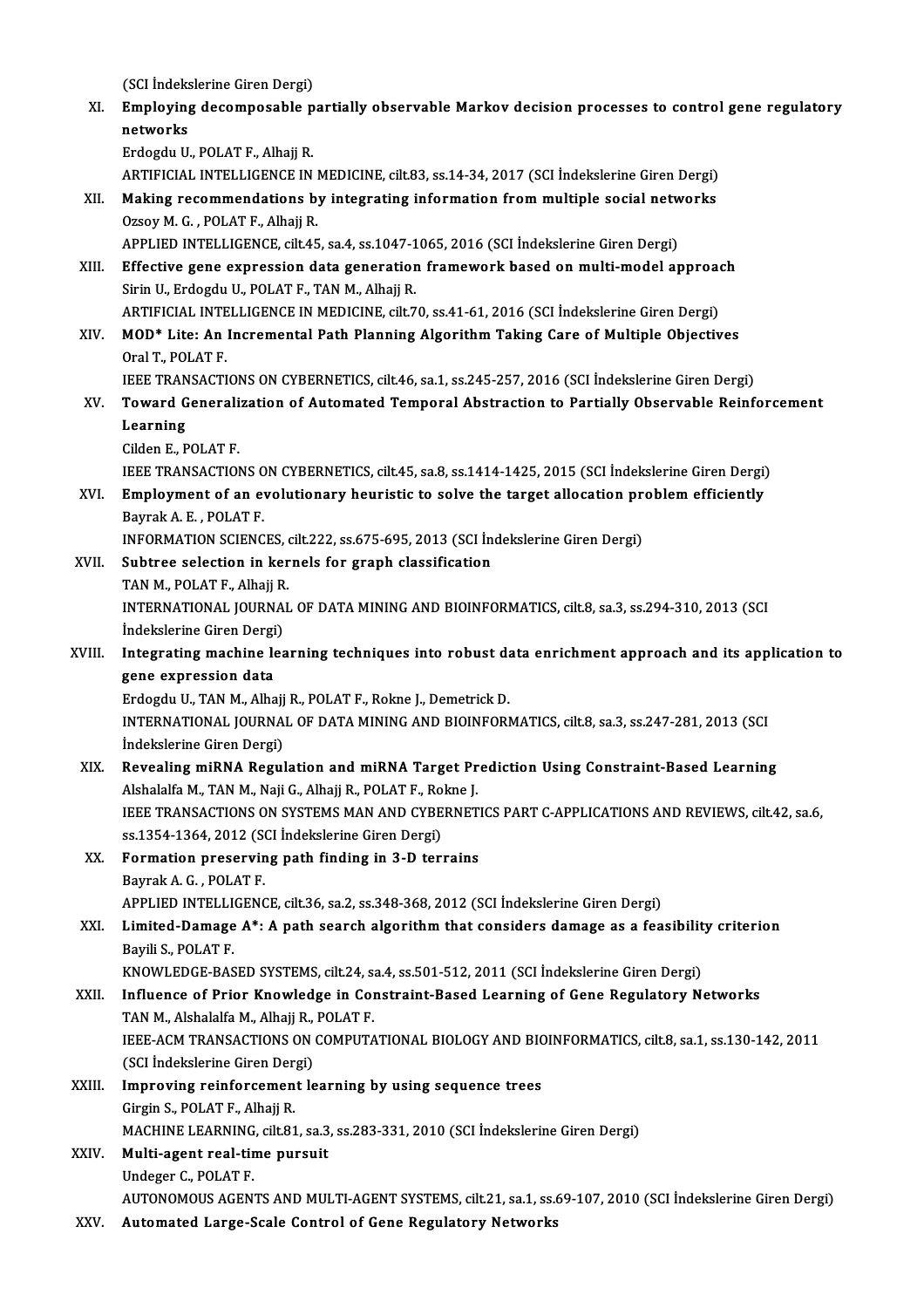|                | Tan M., Alhajj R., POLAT F.                                                                                                  |
|----------------|------------------------------------------------------------------------------------------------------------------------------|
|                | IEEE TRANSACTIONS ON SYSTEMS MAN AND CYBERNETICS PART B-CYBERNETICS, cilt.40, sa.2, ss.286-297, 2010                         |
|                | (SCI İndekslerine Giren Dergi)                                                                                               |
| XXVI.          | Scalable approach for effective control of gene regulatory networks                                                          |
|                | Tan M., Alhajj R., POLAT F.                                                                                                  |
|                | ARTIFICIAL INTELLIGENCE IN MEDICINE, cilt.48, sa.1, ss.51-59, 2010 (SCI Indekslerine Giren Dergi)                            |
| XXVII.         | Real-Time Moving Target Evaluation Search                                                                                    |
|                | Undeger C, POLAT F.                                                                                                          |
|                | IEEE TRANSACTIONS ON SYSTEMS MAN AND CYBERNETICS PART C-APPLICATIONS AND REVIEWS, cilt.39, sa.3,                             |
| XXVIII.        | ss.366-372, 2009 (SCI İndekslerine Giren Dergi)                                                                              |
|                | A layered approach to learning coordination knowledge in multiagent environments<br>Erus G., Polat F.                        |
|                | APPLIED INTELLIGENCE, cilt.27, sa.3, ss.249-267, 2007 (SCI Indekslerine Giren Dergi)                                         |
| XXIX.          | Positive impact of state similarity on reinforcement learning performance                                                    |
|                | Girgin S, Polat F, Alhaj R.                                                                                                  |
|                | IEEE TRANSACTIONS ON SYSTEMS MAN AND CYBERNETICS PART B-CYBERNETICS, cilt.37, sa.5, ss.1256-1270,                            |
|                | 2007 (SCI İndekslerine Giren Dergi)                                                                                          |
| XXX.           | RTTES: Real-time search in dynamic environments                                                                              |
|                | Undeger C, Polat F                                                                                                           |
|                | APPLIED INTELLIGENCE, cilt.27, sa.2, ss.113-129, 2007 (SCI Indekslerine Giren Dergi)                                         |
| XXXI.          | Real-time edge follow: A real-time path search approach                                                                      |
|                | Undeger C., Polat F.<br>IEEE TRANSACTIONS ON SYSTEMS MAN AND CYBERNETICS PART C-APPLICATIONS AND REVIEWS, cilt.37, sa.5,     |
|                | ss.860-872, 2007 (SCI İndekslerine Giren Dergi)                                                                              |
| <b>XXXII</b>   | A powerful approach for effective finding of significantly differentially expressed genes                                    |
|                | Abul O, Alhajj R, Polat F.                                                                                                   |
|                | IEEE-ACM TRANSACTIONS ON COMPUTATIONAL BIOLOGY AND BIOINFORMATICS, cilt.3, sa.3, ss.220-231, 2006                            |
|                | (SCI İndekslerine Giren Dergi)                                                                                               |
| <b>XXXIII.</b> | Effectiveness of considering state similarity for reinforcement learning                                                     |
|                | Girgin S., Polat F., Alhajj R.                                                                                               |
|                | INTELLIGENT DATA ENGINEERING AND AUTOMATED LEARNING - IDEAL 2006, PROCEEDINGS, cilt.4224, ss.163-                            |
|                | 171, 2006 (SCI İndekslerine Giren Dergi)                                                                                     |
| XXXIV.         | Co-operation framework of case-based reasoning agents for automated product recommendation<br>Baykal M., Alhajj R., Polat F. |
|                | JOURNAL OF EXPERIMENTAL & THEORETICAL ARTIFICIAL INTELLIGENCE, cilt.17, sa.3, ss.201-220, 2005 (SCI                          |
|                | İndekslerine Giren Dergi)                                                                                                    |
| XXXV.          | Data management research at the Middle East Technical University                                                             |
|                | Cicekli N., Cosar A., Dogac A., Polat F., Senkul P., Toroslu I., Yazici A.                                                   |
|                | SIGMOD RECORD, cilt.34, sa.3, ss.81-84, 2005 (SCI İndekslerine Giren Dergi)                                                  |
| <b>XXXVI</b>   | Multilevel graph partitioning: an evolutionary approach                                                                      |
|                | Kucupetek S., Polat F., Oguztuzun H.                                                                                         |
|                | JOURNAL OF THE OPERATIONAL RESEARCH SOCIETY, cilt.56, sa.5, ss.549-562, 2005 (SCI İndekslerine Giren Dergi)                  |
| <b>XXXVII</b>  | Views as first-class citizens in object-oriented databases                                                                   |
|                | Alhajj R., Polat F., Yilmaz C.<br>VLDB JOURNAL, cilt.14, sa.2, ss.155-169, 2005 (SCI Indekslerine Giren Dergi)               |
| XXXVIII.       | Finding differentially expressed genes for pattern generation                                                                |
|                | Abul O., Alhajj R., Polat F., Barker K.                                                                                      |
|                | BIOINFORMATICS, cilt.21, sa.4, ss.445-450, 2005 (SCI Indekslerine Giren Dergi)                                               |
| <b>XXXIX</b>   | Multiple-agents to identify and separate touching digits in unconstrained handwritten Hindi                                  |
|                | numerals                                                                                                                     |
|                | Alhajj R., Polat F.                                                                                                          |
|                |                                                                                                                              |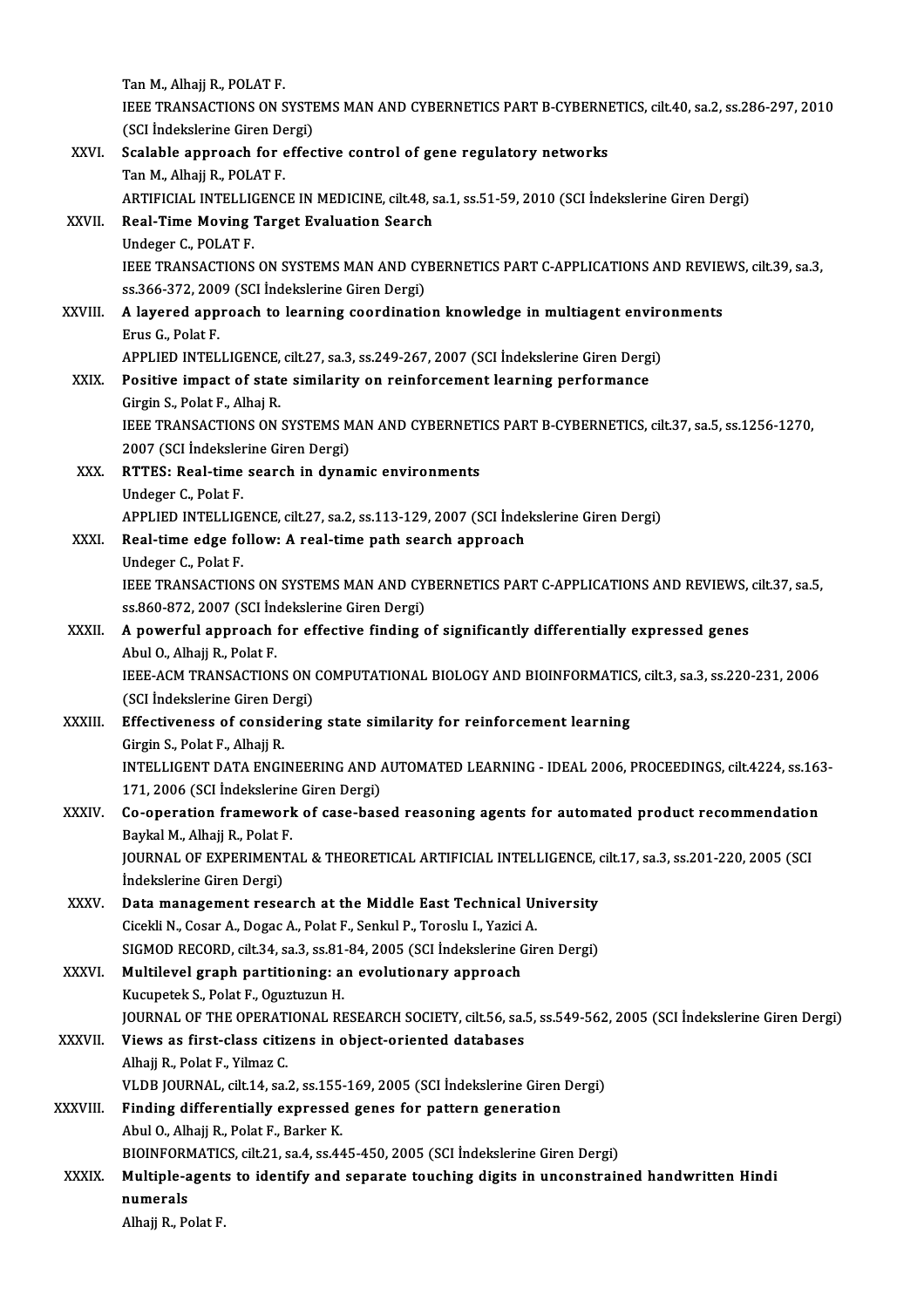JOURNAL OF EXPERIMENTAL & THEORETICAL ARTIFICIAL INTELLIGENCE, cilt.15, sa.4, ss.461-471, 2003 (SCI<br>Indekslerine Cirer Dergi) **JOURNAL OF EXPERIMENT**<br>İndekslerine Giren Dergi)<br>Chemoengumatie sunth JOURNAL OF EXPERIMENTAL & THEORETICAL ARTIFICIAL INTELLIGENCE, cilt.15, sa.4, ss.461-471, 2003 (<br>indekslerine Giren Dergi)<br>XL. Chemoenzymatic synthesis of both enantiomers of 3-hydroxy-2,3-dihydro-4H-chromen-4-one<br>Demin A Indekslerine Giren Dergi)<br>XL. Chemoenzymatic synthesis of both enantiomers of 3-hydroxy-2,3-dihydro-4H-chromen-4-one<br>Demir A., Aybey A., Sesenoglu O., Polat F. Chemoenzymatic synthesis of both enantiomers of 3-hydroxy-2,3-dihydro-4H-chron<br>Demir A., Aybey A., Sesenoglu O., Polat F.<br>TETRAHEDRON-ASYMMETRY, cilt.14, sa.11, ss.1489-1493, 2003 (SCI İndekslerine Giren Dergi)<br>Implementin XLI. Implementing agent communication for a multi-agent simulation infrastructure on HLA<br>Gokturk E., Polat F. TETRAHEDRON-AS<br>Implementing age<br>Gokturk E., Polat F.<br>COMBUTER AND IN COMPUTERANDINFORMATIONSCIENCES - ISCIS2003, cilt.2869, ss.619-626,2003 (SCI İndekslerineGirenDergi) XLII. Rule-based schema evolution in object-oriented databases Alhajj R., Polat F. Rule-based schema evolution in object-oriented databases<br>Alhajj R., Polat F.<br>KNOWLEDGE-BASED SYSTEMS, cilt.16, sa.1, ss.47-57, 2003 (SCI İndekslerine Giren Dergi)<br>Learning intelligent behavior in a non stationary and parti XLIII. Learning intelligent behavior in a non-stationary and partially observable environment<br>Senkul S., Polat F. KNOWLEDGE-BA:<br>Learning intelli<sub>;</sub><br>Senkul S., Polat F.<br>ARTIEICIAL INTE Learning intelligent behavior in a non-stationary and partially observable environme<br>Senkul S., Polat F.<br>ARTIFICIAL INTELLIGENCE REVIEW, cilt.18, sa.2, ss.97-115, 2002 (SCI İndekslerine Giren Dergi)<br>Coordination of intelli XLIV. Coordination of intelligent agents in real-time search<br>Cakir A., Polat F. **ARTIFICIAL INTI<br>Coordination c<br>Cakir A., Polat F.<br>EXPEPT SVSTEM** Coordination of intelligent agents in real-time search<br>Cakir A., Polat F.<br>EXPERT SYSTEMS, cilt.19, sa.2, ss.80-87, 2002 (SCI İndekslerine Giren Dergi)<br>Learning sequences of semnatible astions among agents XLV. Learning sequences of compatible actions among agents EXPERT SYSTEN<br>Learning sequ<br>Polat F., Abul O.<br>APTIEICIAL INT Learning sequences of compatible actions among agents<br>Polat F., Abul O.<br>ARTIFICIAL INTELLIGENCE REVIEW, cilt.17, sa.1, ss.21-37, 2002 (SCI İndekslerine Giren Dergi)<br>Semantia information based alternative plan generation fo Polat F., Abul O.<br>ARTIFICIAL INTELLIGENCE REVIEW, cilt.17, sa.1, ss.21-37, 2002 (SCI Indekslerine Giren Dergi)<br>XLVI. Semantic information-based alternative plan generation for multiple query optimization<br>Polat E. Cosor A. ARTIFICIAL INTELLIGENC<br>Semantic information-b<br>Polat F., Cosar A., Alhajj R.<br>INFOPMATION SCIENCES Semantic information-based alternative plan generation for multiple quer<br>Polat F., Cosar A., Alhajj R.<br>INFORMATION SCIENCES, cilt.137, ss.103-133, 2001 (SCI İndekslerine Giren Dergi)<br>Multiagent reinforcement learning using Polat F., Cosar A., Alhajj R.<br>INFORMATION SCIENCES, cilt.137, ss.103-133, 2001 (SCI İndekslerine Gir<br>XLVII. Multiagent reinforcement learning using function approximation<br>Abul O., Polat F., Alhajj R. **INFORMATION SCIENCES<br>Multiagent reinforcem<br>Abul O., Polat F., Alhajj R.<br>IEEE TRANSACTIONS ON** Multiagent reinforcement learning using function approximation<br>Abul O., Polat F., Alhajj R.<br>IEEE TRANSACTIONS ON SYSTEMS MAN AND CYBERNETICS PART C-APPLICATIONS AND REVIEWS, cilt.30, sa.4,<br>88.485.497.2000 (SSL Indekslavine Abul O., Polat F., Alhajj R.<br>IEEE TRANSACTIONS ON SYSTEMS MAN AND CY<br>ss.485-497, 2000 (SCI İndekslerine Giren Dergi)<br>Heing object oriented materialized views to IEEE TRANSACTIONS ON SYSTEMS MAN AND CYBERNETICS PART C-APPLICATIONS AND REVIEN<br>ss.485-497, 2000 (SCI Indekslerine Giren Dergi)<br>XLVIII. Using object-oriented materialized views to answer selection-based complex queries<br>Alb ss.485-497, 2000 (SCI İndekslerine Giren Dergi)<br>Using object-oriented materialized views to<br>Alhajj R., Polat F. Using object-oriented materialized views to answer selection-based complex queries XLIX. A multi-agent tuple-space based problem solving framework<br>Polat F., Alhajj R. INFORMATION SCIENCES, cilt.118, ss.75-99, 1999 (SCI İndekslerine Giren Dergi) A multi-agent tuple-space based problem solving framework<br>Polat F., Alhajj R.<br>JOURNAL OF SYSTEMS AND SOFTWARE, cilt.47, sa.1, ss.11-17, 1999 (SCI İndekslerine Giren Dergi)<br>Inerementel view maintenanee in object oriented de Polat F., Alhajj R.<br>JOURNAL OF SYSTEMS AND SOFTWARE, cilt.47, sa.1, ss.11-17, 1999<br>L. Incremental view maintenance in object-oriented databases<br>Albajj B. Polat F. **JOURNAL OF SYS<br>Incremental vie<br>Alhajj R., Polat F.<br>DATA BASE FOR** L. Incremental view maintenance in object-oriented databases<br>Alhajj R., Polat F.<br>DATA BASE FOR ADVANCES IN INFORMATION SYSTEMS, cilt.29, sa.3, ss.52-64, 1998 (SCI İndekslerine Giren<br>Dergi) Alhajj R., Polat F. DATA BASE FOR ADVANCES IN INFORMATION SYSTEMS, cilt.29, sa.3, ss.52-64, 1998 (SCI İndekslerine Girer<br>Dergi)<br>LI. Proper handling of query results towards maximizing reusability in object-oriented databases<br>Albaji B. Polat F Dergi)<br><mark>Proper handlin</mark><br>Alhajj R., Polat F.<br>INEOPMATION S Proper handling of query results towards maximizing reusability in objec<br>Alhajj R., Polat F.<br>INFORMATION SCIENCES, cilt.107, ss.247-272, 1998 (SCI İndekslerine Giren Dergi)<br>View maintenange in object oriented databases Alhajj R., Polat F.<br>INFORMATION SCIENCES, cilt.107, ss.247-272, 1998 (S.<br>LII. View maintenance in object-oriented databases INFORMATION S<br><mark>View maintena</mark><br>Alhajj R., Polat F.<br>DATARASE AND Alhajj R., Polat F.<br>DATABASE AND EXPERT SYSTEMS APPLICATIONS, cilt.1134, ss.153-162, 1996 (SCI İndekslerine Giren Dergi)

#### Kitap & Kitap Bölümleri

- Itap & Kitap Bölümleri<br>I. An Evolutionary Approach for Detecting Communities in Social Networks<br>POLATE Otturk K Polatical Bolding<br>An Evolutionary<br>POLAT F., Ozturk K. POLAT F., Ozturk K.<br>From Security to Community Detection in Social Networking Platforms, , Editör, Springer, ss.17-44, 2019
- II. State of the Art Applications of Social Network Analysis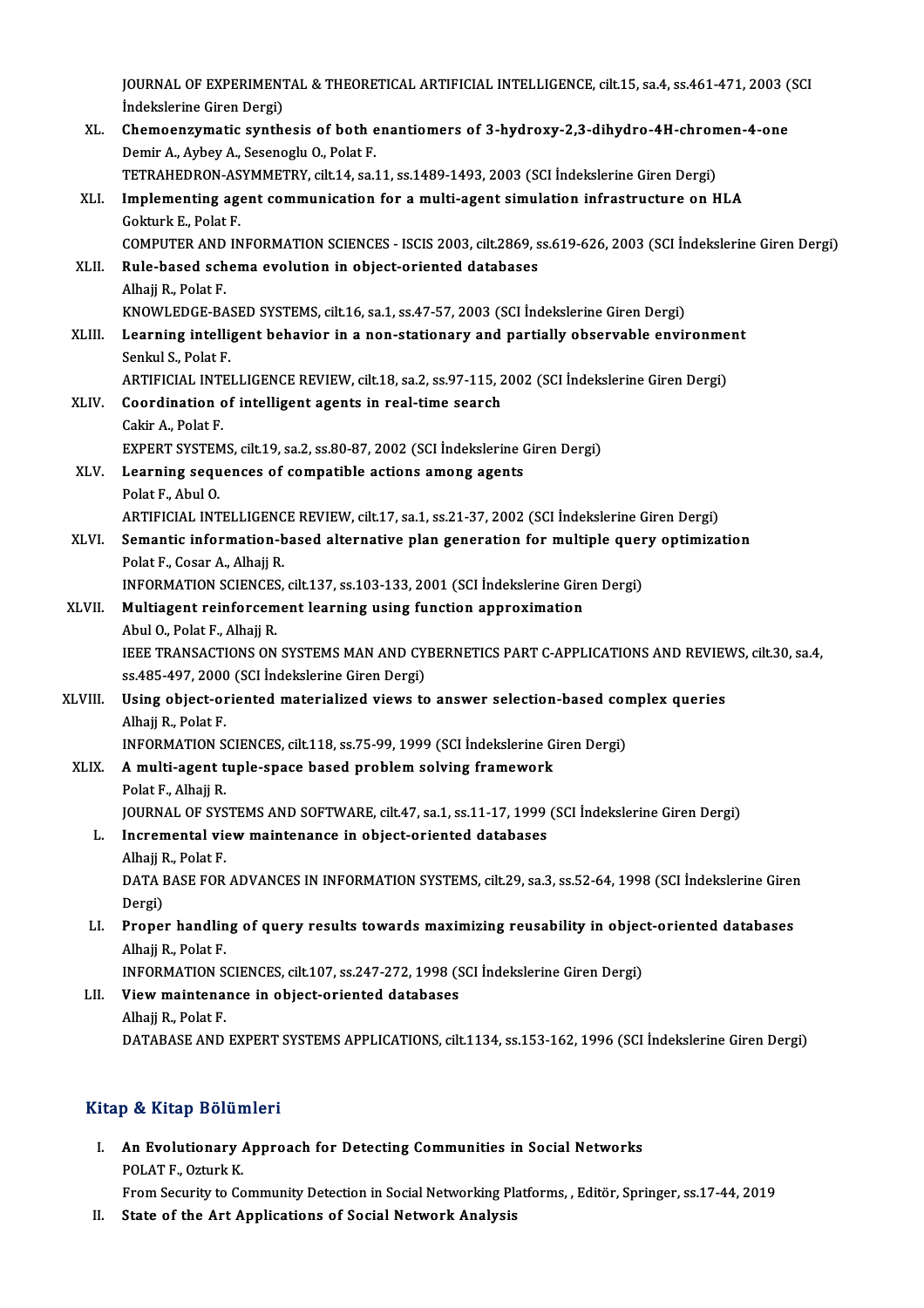Can F., POLAT F., Ozyer T.<br>Springer, 2014 Can F., POLAT F<br>Springer, 2014

# springer, 2014<br>Hakemli Kongre / Sempozyum Bildiri Kitaplarında Yer Alan Yayınlar

- akemli Kongre / Sempozyum Bildiri Kitaplarında Ye<br>I. LIMP: Incremental Multi-agent Path Planning with LPA\* I. LIMP: Incremental Multi-agent Path Planning with LPA\* 14th International Conference on Agents and Artificial Intelligence (ICAART), ELECTR NETWORK, 3 - 05 Şubat 2022, ss,208-215 Yorganci M. A., SEMİZ F., POLAT F. 14th International Conference on Agents and Artificial Intelligence (ICAART), ELECTR N<br>2022, ss.208-215<br>II. Compact Frequency Memory for Reinforcement Learning with Hidden States.<br>Polat E. Ardin H. Gilden E
- 2022, ss.208-215<br>**Compact Frequency Me**:<br>Polat F., Aydin H., Cilden E.<br>PRIMA 2010: Principles ap Compact Frequency Memory for Reinforcement Learning with Hidden States.<br>Polat F., Aydin H., Cilden E.<br>PRIMA 2019: Principles and Practice of Multi-Agent Systems - 22nd International Conference, Taranto, İtalya, 28 -<br>21 Ehi Polat F., Aydin H., Cilden E.<br>PRIMA 2019: Principles an<br>31 Ekim 2019, ss.425-433<br>Podusing Features to In PRIMA 2019: Principles and Practice of Multi-Agent Systems - 22nd International Conference, Taranto, İtalya, 28 -<br>31 Ekim 2019, ss.425-433<br>III. Reducing Features to Improve Link Prediction Performance in Location Based Soc
- 31 Ekim 2019, ss.425-433<br>Reducing Features to Improve Link Prediction Perfor<br>Monotonically Selected Subset from Feature Clusters<br>Raymak A. E., POLATE Reducing Features<br>Monotonically Select<br>Bayrak A.E., POLAT F.<br>IEEE/ACM Internations Monotonically Selected Subset from Feature Clusters<br>Bayrak A. E. , POLAT F.<br>IEEE/ACM International Conference on Advances in Social Networks Analysis and Mining (ASONAM), Vancouver,<br>Kanada 27, 20 Ažustes 2019, ss 800 815

Bayrak A. E. , POLAT F.<br>IEEE/ACM International Conference on Ad<br>Kanada, 27 - 30 Ağustos 2019, ss.809-815<br>Landmark Based Baward Shaning in B IEEE/ACM International Conference on Advances in Social Networks Analysis and Mining (A<br>Kanada, 27 - 30 Ağustos 2019, ss.809-815<br>IV. Landmark Based Reward Shaping in Reinforcement Learning with Hidden States<br>DEMIRA Gilden

### Kanada, 27 - 30 Ağustos 2019<br>Landmark Based Reward :<br>DEMİR A., Cilden E., POLAT F.<br>19th International Conference Landmark Based Reward Shaping in Reinforcement Learning with Hidden States<br>DEMİR A., Cilden E., POLAT F.<br>18th International Conference on Autonomous Agents and MultiAgent Systems (AAMAS), Montreal, Kanada, 13 -<br>17 Mayıs 20 DEMİR A., Cilden E., POLAT F.<br>18th International Conference on Autonomous Agents and MultiAgent Systems (AAMAS), Montreal, Kanada, 13 -<br>17 Mayıs 2019, ss.1922-1924

### 18th International Conference on Autonomous Agents and MultiAgent Systems (AAMAS), Montreal, Kanada, 13 -<br>17 Mayıs 2019, ss.1922-1924<br>V. Mining Individual Features to Enhance Link Prediction Efficiency in Location Based So 17 Mayıs 2019, ss.19.<br>**Mining Individual I**<br>Bayrak A. E. , Polat F.<br>JEEE (ACM Internatio Mining Individual Features to Enhance Link Prediction Efficiency in Location Based Social Network<br>Bayrak A. E. , Polat F.<br>IEEE/ACM International Conference on Advances in Social Networks Analysis and Mining (ASONAM), Barce

Bayrak A. E. , Polat F.<br>IEEE/ACM International Conference on Adv<br>İspanya, 28 - 31 Ağustos 2018, ss.920-925<br>Heing Transitional Bettlenecks to Impu IEEE/ACM International Conference on Advances in Social Networks Analysis and Mining (ASONAM), Bard<br>Ispanya, 28 - 31 Ağustos 2018, ss.920-925<br>VI. Using Transitional Bottlenecks to Improve Learning in Nearest Sequence Memor

- İspanya, 28 31 Ağustos 2018, ss.920-925<br>VI. Using Transitional Bottlenecks to Improve Learning in Nearest Sequence Memory Algorithm<br>AYDIN H., Cilden E., POLAT F. Using Transitional Bottlenecks to Improve Learning in Nearest Sequence Memory Algorithm<br>AYDIN H., Cilden E., POLAT F.<br>IEEE 29th International Conference on Tools with Artificial Intelligence (ICTAI), Massachusetts, Amerika AYDIN H., Cilden E., POLAT F.<br>IEEE 29th International Conference on To<br>Devletleri, 6 - 08 Kasım 2017, ss.147-152<br>A Consent Eiltering Annreach for Div
- IEEE 29th International Conference on Tools with Artificial Intelligence (ICTAI), Massachusetts, Amerika Birleşik<br>Devletleri, 6 08 Kasım 2017, ss.147-152<br>VII. A Concept Filtering Approach for Diverse Density to Discover Devletleri, 6 - 08 Kasım 2017, ss.147-152<br>VII. A Concept Filtering Approach for Diverse Density to Discover Subgoals in Reinforcement Learning<br>DEMİR A., Cilden E., POLAT F. A Concept Filtering Approach for Diverse Density to Discover Subgoals in Reinforcement Learning<br>DEMİR A., Cilden E., POLAT F.<br>IEEE 29th International Conference on Tools with Artificial Intelligence (ICTAI), Massachusetts,

DEMİR A., Cilden E., POLAT F.<br>IEEE 29th International Conference<br>Devletleri, 6 - 08 Kasım 2017, ss.1-5<br>Autonomous Intelligent Agents s IEEE 29th International Conference on Tools with Artificial Intell<br>Devletleri, 6 - 08 Kasım 2017, ss.1-5<br>VIII. Autonomous Intelligent Agents and Multi-Agent Systems<br>POLATE

Devletleri<br>**Autonom**<br>POLAT F.<br>Internatio

POLAT F.<br>International Symposium on Engineering, Artificial Intelligence and Applications (ISEAIA 2017), 1 - 03 Kasım 2017 International Symposium on<br>An Evolutionary Approac<br>POLAT F., Ozturk K., Ozyer T.<br>Proceedings of the 2017 IEE

## POLAT F.<br>International Symposium on Engineering, Artificial Intelligence and Applications (IS<br>IX. An Evolutionary Approach for Detecting Communities in Social Networks<br>POLATE, OTURK COURT T

An Evolutionary Approach for Detecting Communities in Social Networks<br>POLAT F., Ozturk K., Ozyer T.<br>Proceedings of the 2017 IEEE/ACM International Conference on Advances in Social Networks Analysis and Mining<br>2017 - ASONAM POLAT F., Ozturk K., Ozyer T.<br>Proceedings of the 2017 IEEE/ACM International Conference on Advance<br>2017 - ASONAM 'xx17, Sydney, Australia, 31 Temmuz - 03 Ağustos 2017<br>Logal Boots A Tree Bosed Subseal Disseyery Method to As Proceedings of the 2017 IEEE/ACM International Conference on Advances in Social Networks Analysis and 2017 - ASONAM 'xx17, Sydney, Australia, 31 Temmuz - 03 Ağustos 2017<br>X. Local Roots A Tree Based Subgoal Discovery Method

## 2017 - ASONAM 'xx17, Sydne<br>Local Roots A Tree Based<br>Demir A., POLAT F., Cilden E.<br>Machine Learning and Know Local Roots A Tree Based Subgoal Discovery Method to Accelerate Reinforcement Learning<br>Demir A., POLAT F., Cilden E.<br>Machine Learning and Knowledge Discovery in Databases - European Conference, ECML PKDD 2016, 19 - 23 Eylü

Demir<br>Machi<br>2016 Machine Learning and Knowledge Discovery in Databases - European Conference, ECML PKDD 2016, 19 - 23 Ey<br>2016<br>XI. A History Tree Heuristic to Generate Better Initiation Sets for Options in Reinforcement Learning<br>DEMIRA, Gil

2016<br>XI. A History Tree Heuristic to Generate Better Initiation Sets for Options in Reinforcement Learning DEMIR A., Cilden E., POLAT F.

22nd European Conference on Artificial Intelligence (ECAI), Hague, Hollanda, 29 Ağustos - 02 Eylül 2016, cilt.285, ss.1644-1645

#### XII. Time Preference aware Dynamic Recommendation Enhanced with Location, Social Network and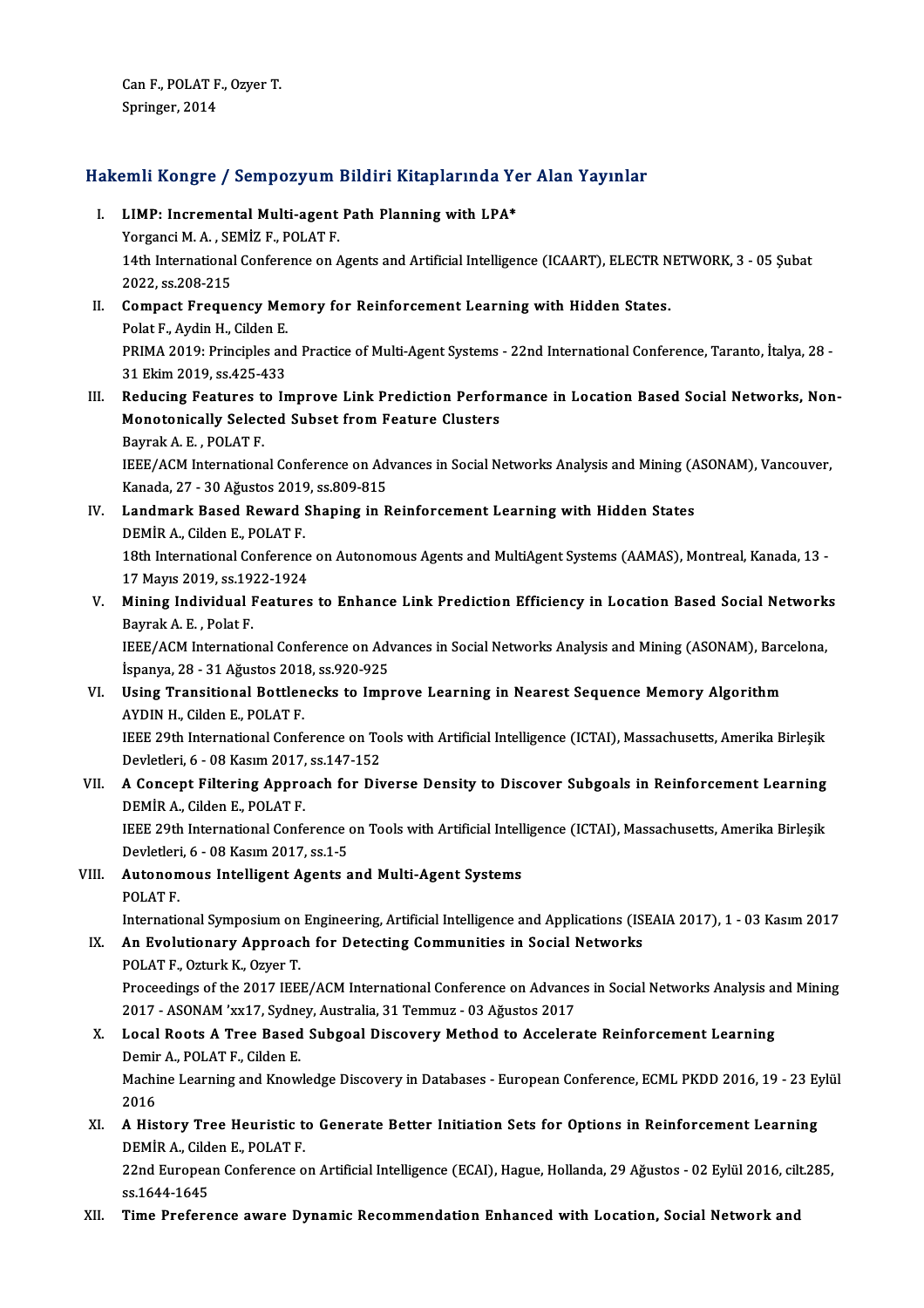#### Temporal Information

Ozsoy M. G., POLAT F., Alhajj R.

8th IEEE/ACM International Conference on Advances in Social Networks Analysis and Mining (ASONAM), San-Ozsoy M. G. , POLAT F., Alhajj R.<br>8th IEEE/ACM International Conference on Advances in<br>Francisco, Kostarika, 18 - 21 Ağustos 2016, ss.909-916<br>Evamining Blase Categories for Link Prodistion in

### XIII. Examining Place Categories for Link Prediction in Location Based Social Networks<br>Bayrak A. E., POLAT F. Francisco, Kostarika, 1:<br>**Examining Place Cat**<br>Bayrak A. E. , POLAT F.<br>9th IEEE (ACM Internat Examining Place Categories for Link Prediction in Location Based Social Networks<br>Bayrak A. E. , POLAT F.<br>8th IEEE/ACM International Conference on Advances in Social Networks Analysis and Mining (ASONAM), San-<br>Francisco Kos

Bayrak A. E. , POLAT F.<br>8th IEEE/ACM International Conference on Advances in<br>Francisco, Kostarika, 18 - 21 Ağustos 2016, ss.976-979<br>Inference of Cano Bogulatory Networks Via Multi 8th IEEE/ACM International Conference on Advances in Social Networks Analysis and Mining (ASONAM), San-<br>Francisco, Kostarika, 18 - 21 Ağustos 2016, ss.976-979<br>XIV. Inference of Gene Regulatory Networks Via Multiple Data So

## Francisco, Kostarika, 18 - 21 Ağ<br>Inference of Gene Regulator<br>Ozsoy M. G. , POLAT F., Alhajj R.<br><sup>IEEE</sup> International Conference e Inference of Gene Regulatory Networks Via Multiple Data Sources and a Recommendation Method<br>Ozsoy M. G. , POLAT F., Alhajj R.<br>IEEE International Conference on Bioinformatics and Biomedicine, Washington, Kiribati, 9 - 12 Ka

Ozsoy M. G. , POLAT F., Alhajj R.<br>IEEE International Conference on Bioinformatics and Biomedicine, Washington, Kiribati, 9 - 12 Kasım 2015, ss.661-<br>664

### XV. Modeling Individuals and Making Recommendations Using Multiple Social Networks Ozsoy M. G., POLAT F., Alhajj R. Modeling Individuals and Making Recommendations Using Multiple Social Networks<br>Ozsoy M. G. , POLAT F., Alhajj R.<br>IEEE/ACM International Conference on Advances in Social Networks Analysis and Mining (ASONAM), Paris,<br>France

Ozsoy M. G. , POLAT F., Alhajj R.<br>IEEE/ACM International Conference on Adva<br>Fransa, 25 - 28 Ağustos 2015, ss.1184-1191<br>Memeru Efficient Eestened Abstrastion IEEE/ACM International Conference on Advances in Social Networks Analysis<br>Fransa, 25 - 28 Ağustos 2015, ss.1184-1191<br>XVI. Memory Efficient Factored Abstraction for Reinforcement Learning<br>Sobin C. Gilden E. POLATE

## Fransa, 25 - 28 Ağustos 201<br>Memory Efficient Factor<br>Sahin C., Cilden E., POLAT F.<br><sup>IEEE 2nd International Conf</sup> Memory Efficient Factored Abstraction for Reinforcement Learning<br>Sahin C., Cilden E., POLAT F.<br>IEEE 2nd International Conference on Cybernetics (CYBCONF), Gdynia, Polonya, 24 - 26 Haziran 2015, ss.18-23<br>Multi Objective Ont

### Sahin C., Cilden E., POLAT F.<br>IEEE 2nd International Conference on Cybernetics (CYBCONF), Gdynia, Polonya, 24 - 26 Haziran 2015<br>XVII. Multi-Objective Optimization Based Location and Social Network Aware Recommendation<br>Orga **IEEE 2nd International Confere<br>Multi-Objective Optimization<br>Ozsoy M. G. , POLAT F., Alhajj R.<br>10th IEEE International Confere** Multi-Objective Optimization Based Location and Social Network Aware Recommendation<br>Ozsoy M. G. , POLAT F., Alhajj R.<br>10th IEEE International Conference on Collaborative Computing Networking Applications and Worksharing,<br>F

Ozsoy M. G. , POLAT F., Alhajj R.<br>10th IEEE International Conference on Collaborative Computing Networking Applications and Worksharing,<br>Florida, Amerika Birleşik Devletleri, 22 - 25 Ekim 2014, ss.233-242 10th IEEE International Conference on Collaborative Computing Networking Applications and Workshari<br>Florida, Amerika Birleşik Devletleri, 22 - 25 Ekim 2014, ss.233-242<br>XVIII. Contextual Feature Analysis to Improve Link Pre

## Florida, Amerika Birleş<br>**Contextual Feature**<br>Bayrak A. E. , POLAT F.<br>Preseedings of the <sup>9th</sup> Contextual Feature Analysis to Improve Link Prediction for Location Based Social Networks<br>Bayrak A. E. , POLAT F.<br>Proceedings of the 8th Workshop on Social Network Mining and Analysis - SNAKDD'14, New York, NY, USA, 24 - 2

Bayrak A. E. , P<br>Proceedings of<br>Ağustos 2014<br>Cluster velidi

XIX. Cluster validity analysis using subsampling ABUL O., Lo A., Alhajj R., POLAT F.

Cluster validity analysis using subsampling<br>ABUL O., Lo A., Alhajj R., POLAT F.<br>SMC'03 Conference Proceedings. 2003 IEEE International Conference on Systems, Man and Cybernetics.<br>Conference Theme...System Sequrity and Assu Conference Theme - System Security and Assurance (Cat. No.03CH37483), Washington, DC, USA, 5 - 08 Ağustos<br>2003 SMC'O<br>Confer<br>2003<br>Truet Conference Theme - System Security and Ass<br>2003<br>XX. Trust Based Recommendation Systems<br>2079: M.C. POLATE

## 2003<br>Trust Based Recomi<br>Ozsoy M. G. , POLAT F.<br>IEEE (ACM Internation

Trust Based Recommendation Systems<br>Ozsoy M. G. , POLAT F.<br>IEEE/ACM International Conference on Advances in Social Networks Analysis and Mining (ASONAM), Niagara<br>Falls Kanada 25, 28 Ažustes 2012, ss 1267-1274 Ozsoy M. G. , POLAT F.<br>IEEE/ACM International Conference on Advances in<br>Falls, Kanada, 25 - 28 Ağustos 2013, ss.1267-1274<br>Effective Engishment of Cone Eunnessien Det

### XXI. Effective Enrichment of Gene Expression Data Sets Falls, Kanada, 25 - 28 Ağustos 2013, ss.1267-12<br>Effective Enrichment of Gene Expression<br>Sirin U., Erdogdu U., TAN M., POLAT F., Alhajj R.<br>11th IEEE International Conference on Machine

11th IEEE International Conference on Machine Learning and Applications (ICMLA), Florida, Amerika Birleşik<br>Devletleri, 12 - 15 Aralık 2012, ss.76-81 Sirin U., Erdogdu U., TAN M., POLAT F., A.<br>11th IEEE International Conference on N<br>Devletleri, 12 - 15 Aralık 2012, ss.76-81<br>Abstrastion in Model Based Bartiall 11th IEEE International Conference on Machine Learning and Applications (ICMLA), Florida, Amerika Birleşik<br>Devletleri, 12 - 15 Aralık 2012, ss.76-81<br>XXII. Abstraction in Model Based Partially Observable Reinforcement Learn

## Devlet<br>Abstra<br>Trees<br>Gilder **Abstraction in M<sup>2</sup><br>Trees<br>Cilden E., POLAT F.<br>11th JEEE (WIC / AC**

Trees<br>Cilden E., POLAT F.<br>11th IEEE/WIC/ACM International Joint Conference on Web Intelligence and Intelligent Agent Technology (WI-<br>IAT), Magay, Cin. 4, .07, Arakk 2012, sp.349, 355. Cilden E., POLAT F.<br>11th IEEE/WIC/ACM International Joint Confere<br>IAT), Macau, Çin, 4 - 07 Aralık 2012, ss.348-355<br>A. Multi, Obiastive Insremantal Beth Blannir IAT), Macau, Cin, 4 - 07 Aralık 2012, ss.348-355

### XXIII. A Multi-Objective Incremental Path Planning Algorithm for Mobile Agents<br>Oral T., POLAT F. 11th IEEE/WIC/ACM Incremental Path Planning Algorithm for Mobile Agents<br>Oral T., POLAT F.<br>11th IEEE/WIC/ACM International Joint Conference on Web Intelligence and Intelligent Agent Technology (WI-<br>IAT) Magay Cin. 4, .07. A

Oral T., POLAT F.<br>11th IEEE/WIC/ACM International Joint Confere<br>IAT), Macau, Çin, 4 - 07 Aralık 2012, ss.401-408<br>Partially, Observable Cane Begylstery, Netr 11th IEEE/WIC/ACM International Joint Conference on Web Intelligence and Intelligent Agent Techn<br>IAT), Macau, Çin, 4 - 07 Aralık 2012, ss.401-408<br>XXIV. Partially Observable Gene Regulatory Network Control Without a Boundar

IAT), Macau, Çin, 4 - 07 Aralık<br><mark>Partially Observable Gene</mark> 1<br>Erdogdu U., POLAT F., Alhajj R.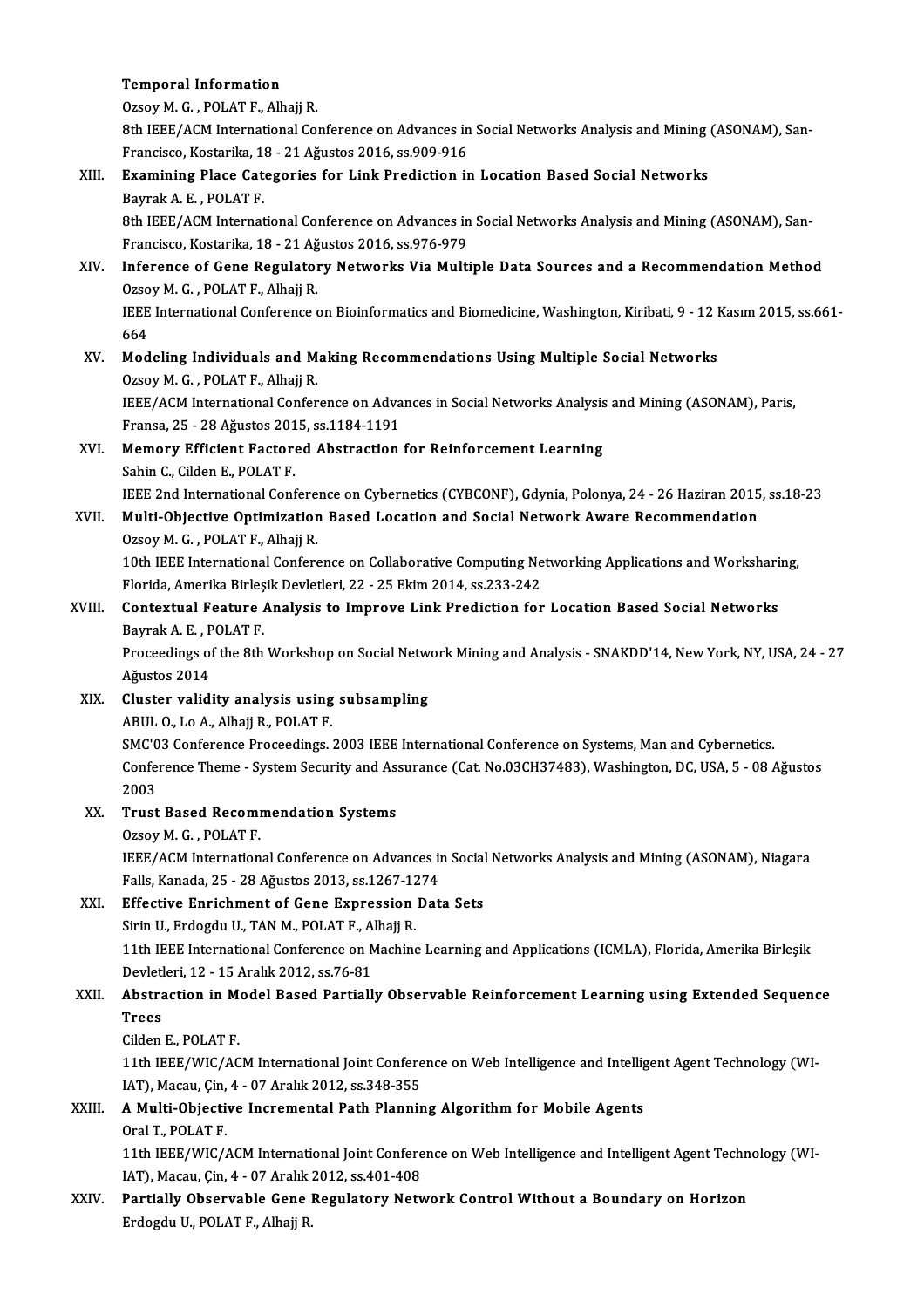### IEEE 24th International Conference on Tools with Artificial Intelligence (ICTAI), Athens, Yunanistan, 7 - 09 Kasım<br>2012.68.81.99 IEEE 24th Inter<br>2012, ss.81-88<br>Employing Me IEEE 24th International Conference on Tools with Artificial Intelligence (ICTAI), Athens, Yunanistan, 7 - 09 Kasım<br>2012, ss.81-88<br>XXV. Employing Machine Learning Techniques for Data Enrichment: Increasing the number of sam 2012, ss.81-88<br>Employing Machine Learning Techniques for Data Enrichment: Increasing the number of samples for<br>effective gene expression data analysis Employing Machine Learning Techniques for Data Enri<br>effective gene expression data analysis<br>Erdogdu U., TAN M., Alhajj R., POLAT F., Demetrick D., Rokne J.<br>IEEE International Conference on Bioinfermatics and Biomedi IEEE International Conference on Bioinformatics and Biomedicine (BIBM), Georgia, Amerika Birleşik Devletleri, 12<br>- 15 Kasım 2011, ss.238-242 Erdogdu U., TAN M., Alhajj R.,<br>IEEE International Conferenc<br>- 15 Kasım 2011, ss.238-242<br>Beengineering relational IEEE International Conference on Bioinformatics and Biomedicine (BIBM), Georgia, Amerika Birleşik Devletleri, 12<br>- 15 Kasım 2011, ss.238-242<br>XXVI. Reengineering relational databases to object oriented constructing the clas - 15 Kasın<br>Reengine<br>the data<br>Albaii B. I Reengineering re<br>the data<br>Alhajj R., POLAT F.<br>Proceedings Eight! the data<br>Alhajj R., POLAT F.<br>Proceedings Eighth Working Conference on Reverse Engineering, Stuttgart, Germany, 2 - 05 Ekim 2001<br>Feature Selestien for Craph Kernels Alhajj R., POLAT F.<br>Proceedings Eighth Working Conference<br>XXVII. Feature Selection for Graph Kernels<br>TAN M. POLATE Albajj P. Proceedings Eighth Workin<br>Feature Selection for G1<br>TAN M., POLAT F., Alhajj R.<br>JEEE International Confore Feature Selection for Graph Kernels<br>TAN M., POLAT F., Alhajj R.<br>IEEE International Conference on Bioinformatics and Biomedicine (BIBM), Hong Kong, Hong Kong, 18 - 21 Aralık<br>2010. ss 622.627 TAN M., POLAT F.,<br>IEEE International<br>2010, ss.632-637<br>Donivation of Tr IEEE International Conference on Bioinformatics and Biomedicine (BIBM), Hong Kong, Hong Kong, 18 - 2<br>2010, ss.632-637<br>XXVIII. Derivation of Transcriptional Regulatory Relationships by Partial Least Squares Regression<br>Tap M 2010, ss.632-637<br>Derivation of Transcriptional Regulatory Relationships by Partial Least Squares Regression IEEE International Conference on Bioinformatics and Biomedicine (BIBMW 2009), Washington, Kiribati, 1 - 04<br>Kasım 2009. ss.88-89 Tan M., POLAT F., Alhajj R. IEEE International Conference on Bioinformatics and Biomedicine (BIBMW 2009), Washington, Kiribati, 1 - 04<br>Kasım 2009, ss.88-89<br>XXIX. Large-Scale Approximate Intervention Strategies for Probabilistic Boolean Networks as Mo Kasım 2009, ss.88-t<br>Large-Scale Appr<br>Gene Regulation<br>Tan M. Albaü B. BC Large-Scale Approxima<br>Gene Regulation<br>Tan M., Alhajj R., POLAT F.<br><sup>9th IEEE International Con</sup> Gene Regulation<br>Tan M., Alhajj R., POLAT F.<br>8th IEEE International Conference on Bioinformatics and Bioengineering, Athens, Yunanistan, 8 - 10 Ekim 2008,<br>88.296.297 Tan M., Alha<br>8th IEEE Int<br>ss.296-297<br>Combining 8th IEEE International Conference on Bioinformatics and Bioengineering, Athens, Yunanistan, 8 - 10 Ekim 26 ss, 296-297<br>XXX. Combining Multiple Types of Biological Data in Constraint-Based Learning of Gene Regulatory<br>Networ ss.296-297<br>Combining<br>Networks<br>Tan M - Alsi Combining Multiple Types of Biolog<br>Networks<br>Tan M., AlShalalfa M., Alhajj R., POLAT F.<br>IEEE Symposium on Computational Intel Networks<br>Tan M., AlShalalfa M., Alhajj R., POLAT F.<br>IEEE Symposium on Computational Intelligence in Bioinformatics and Computational Biology, Idaho, Amerika Tan M., AlShalalfa M., Alhajj R., POLAT F.<br>IEEE Symposium on Computational Intelligence in<br>Birleşik Devletleri, 15 - 17 Eylül 2008, ss.131-132<br>EORMATION PRESERVINC NAVICATION OF A XXXI. FORMATION PRESERVING NAVIGATION OF AGENT TEAMS IN 3-D TERRAINS<br>Bayrak A. G., POLAT F. Birleşik Devletleri, 15<br>FORMATION PRESER<br>Bayrak A. G. , POLAT F.<br>Eth International Indus 6th International Industrial Simulation Conference, Lyon, Fransa, 9 - 11 Haziran 2008, ss.148-155 Bayrak A. G. , POLAT F.<br>6th International Industrial Simulation<br>XXXII. Real-Time Moving Target Search 6th International Indi<br>Real-Time Moving<br>Undeger C., POLAT F.<br>10th Basifis Bim Inter 10th Pacific Rim International Conference on Multi-Agent Systems, Bangkok, Tayland, 21 - 23 Kasım 2007, cilt.5044,<br>ss.110-111 Undeger C., POLAT F 10th Pacific Rim International Conference on Multi-Agent Syste<br>ss.110-111<br>XXXIII. Feature reduction for gene regulatory network control<br>Tap M\_POLATE\_Albaji P ss.110-111<br>Feature reduction for g<br>Tan M., POLAT F., Alhajj R.<br>7th IEEE International Con Feature reduction for gene regulatory network control<br>Tan M., POLAT F., Alhajj R.<br>7th IEEE International Conference on Bioinformatics and Bioengineering, Massachusetts, Amerika Birleşik<br>Devletleri 14, 17 Ehim 2007 cs 1260-Tan M., POLAT F., Alhajj R.<br>7th IEEE International Conference on Bioinfo<br>Devletleri, 14 - 17 Ekim 2007, ss.1260-1261<br>State Similarity Based Annroach for Im 7th IEEE International Conference on Bioinformatics and Bioengineering, M<br>Devletleri, 14 - 17 Ekim 2007, ss.1260-1261<br>XXXIV. State Similarity Based Approach for Improving Performance in RL<br>Girgin S. POLATE Albeii P. Devletleri, 14 - 17 Ekim 200<br>State Similarity Based Ap<br>Girgin S., POLAT F., Alhajj R.<br>20th International Joint Con State Similarity Based Approach for Improving Performance in RL<br>Girgin S., POLAT F., Alhajj R.<br>20th International Joint Conference on Artificial Intelligence, Hyderabad, Pakistan, 6 - 12 Ocak 2007, ss.817-822<br>Asymptotical Girgin S., POLAT F., Alhajj R.<br>20th International Joint Conference on Artificial Intelligence, Hyderabad, Pakistan, 6 - 12 Ocak 2007, ss.<br>XXXV. Asymptotical lower limits on required number of examples for learning boolean

### 20th International Joint C<br>Asymptotical lower lin<br>Abul O., Alhajj R., Polat F.<br>21st International Sumpe Asymptotical lower limits on required number of examples for learning boolean networks<br>Abul O., Alhajj R., Polat F.<br>21st International Symposium on Computer and Information Sciences (ISCIS 2006), İstanbul, Türkiye, 1 - 03 Abul O., Alhajj R., Polat F.<br>21st International Symposii<br>2006, cilt.4263, ss.154-164<br>Ontimal multi abiastiva

21st International Symposium on Computer and Information Sciences (ISCIS 2006), İstanbu<br>2006, cilt.4263, ss.154-164<br>XXXVI. Optimal multi-objective control method for discrete genetic regulatory networks 2006, cilt.4263, ss.154-164<br>**Optimal multi-objective**<br>Abul O., Alhajj R., POLAT F.<br>6th IEEE Syngsium on Biol 0ptimal multi-objective control method for discrete genetic regulatory networks<br>Abul O., Alhajj R., POLAT F.<br>6th IEEE Syposium on BioInformatics and BioEngineering (BIBE 2006), Virginia, Amerika Birleşik Devletleri, 16 -<br>1 Abul O., Alhajj R., POLAT F<br>6th IEEE Syposium on Bio<br>18 Ekim 2006, ss.281-282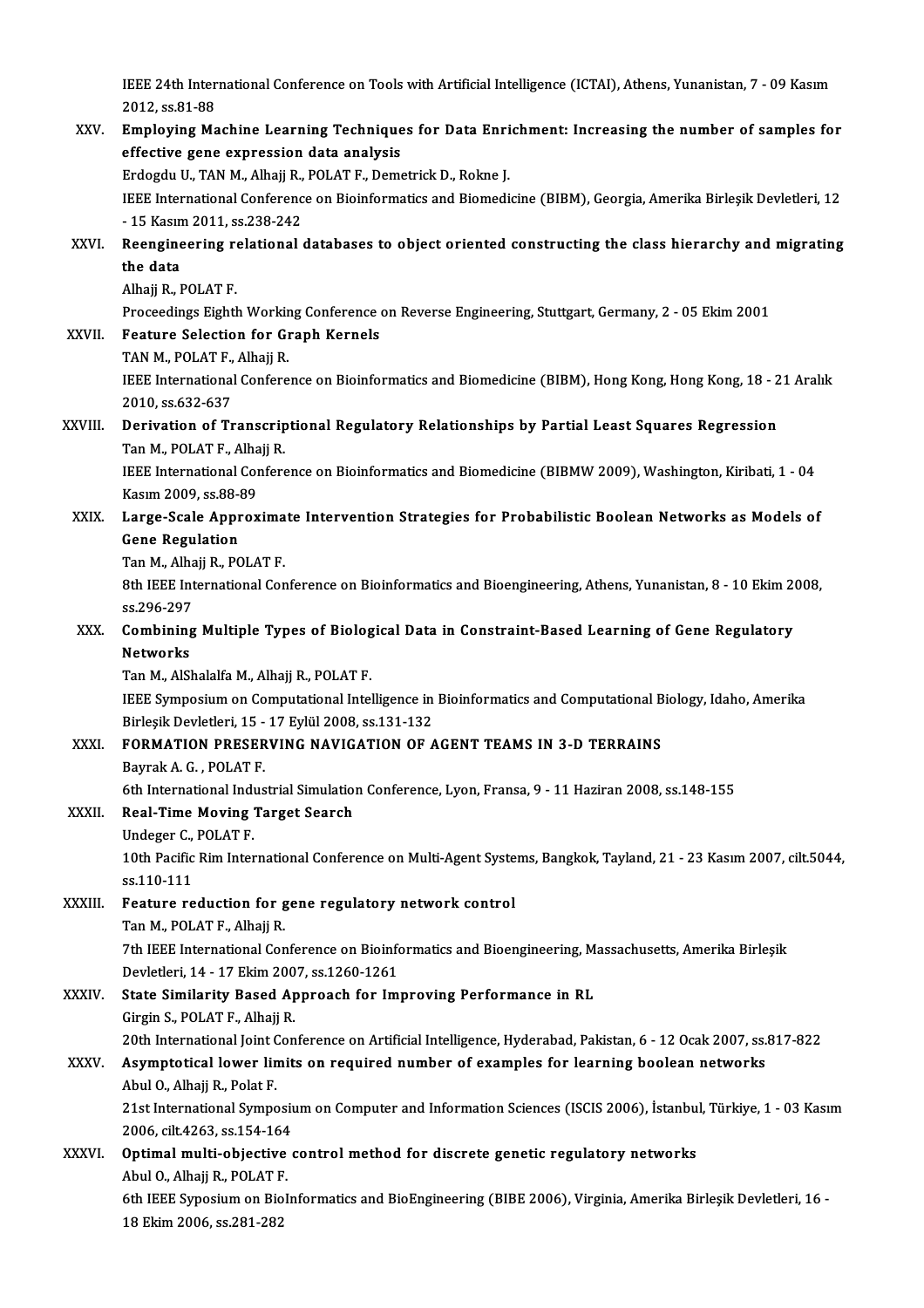| XXXVII.      | Learning by Automatic Option Discovery from Conditionally Terminating Sequences<br>Girgin S., POLAT F., Alhajj R.                  |
|--------------|------------------------------------------------------------------------------------------------------------------------------------|
|              | 17th European Conference on Artificial Intelligence, Riva del Garda, İtalya, 28 Ağustos 2006, cilt.141, ss.494-495                 |
| XXXVIII.     | Option discovery in reinforcement learning using frequent common subsequences of actions<br>Girgin S, POLAT F.                     |
|              | International Conference on Computational Intelligence for Modelling, Control and Automation/International                         |
|              | Conference on Intelligent Agents Web Technologies and International Commerce, Vienna, Avusturya, 28 - 30 Kasım<br>2005, ss 371-372 |
| <b>XXXIX</b> | Markov Decision Processes Based Optimal Control Policies for Probabilistic Boolean Networks                                        |
|              | Abul O, Alhajj R, POLAT F.                                                                                                         |
|              | BIBE '04 Proceedings of the 4th IEEE Symposium on Bioinformatics and Bioengineering, 19 - 21 Mayıs 2004                            |
| XL.          | <b>Efficient Automated Mining of Fuzzy Association Rules</b>                                                                       |
|              | KAYA M., Alhajj R., POLAT F., Arslan A.                                                                                            |
|              | 13th International Conference, DEXA 2002 Aix-en-Provence, France, September 2-6, 2002 Proceedings, 2 - 06                          |
|              | Eylül 2002                                                                                                                         |
| XLI.         | Real Time Edge Follow A New Paradigm to Real Time Path Search                                                                      |
|              | Undeger C., POLAT F., Ipekkan Z.                                                                                                   |
|              | International Conference on Intelligent Games and Simulation (GAME-ON 2001), 30 Kasım - 01 Aralık 2001                             |
| XLII.        | Alternative Plan Generation methods for Multiple Query Optimization                                                                |
|              | Menekse G., Polat F., Cosar A.                                                                                                     |
|              | 13th International Symposium on Computer and Information Sciences (ISCIS 98), BELEK ANTALYA, Türkiye, 26 -                         |
|              | 28 Ekim 1998, cilt 53, ss.246-253                                                                                                  |

#### Bilirkişi Raporları

ilirkişi Raporları<br>I. Lome io Online Participatory Network Mapping Platform<br>ROLATE Lome io<br>Lome io<br>POLAT F. Lome<br>POLA<sup>r</sup><br>2015

# 2015<br>Bilimsel Dergilerdeki Faaliyetler

Network Modeling Analysis in Health Informatics and Bioinformatics, Editörler Kurulu Üyesi, 2016 - Devam Ediyor

#### Bilimsel Hakemlikler

KNOWLEDGE-BASED SYSTEMS, SCI Kapsamındaki Dergi, Kasım 2020

2.11.11.001 Tranofirminist<br>KNOWLEDGE-BASED SYSTEMS, SCI Kapsamındaki Dergi, Kasım 2020<br>7. Çerçeve Programı Projesi, 7. Çerçeve Programı Projesi, Federal Office for Agriculture and Food (BLE), Almanya, Eylül KNOW<br>7. Çer<br>2020<br>UEUV 7. Çerçeve Programı Projesi, 7. Çerçeve Programı Projesi, Federal Office for Agriculture and Food (BLE), Almanya, Eylül<br>2020<br>UFUK 2020 Projesi, FET, Yeni ve Gelişen Teknolojiler Projesi, Agencia Estatal de Investigación (A

2020<br>UFUK 2020 Projesi, FET, Yeni ve Gelişen Teknolojiler Projesi, Agencia Estatal de Investigación (AEI) , İspanya, Eylül 2020<br>UFUK 2020 Projesi, ERC, Avrupa Araştırma Konseyi Destekli Proje, URAL TELEKOMÜNİKASYON SANAYİ UFUK 2020 Projesi, FET, Yeni ve Gelişen<br>UFUK 2020 Projesi, ERC, Avrupa Araştırn<br>LİMİTED ŞİRKET, Türkiye, Ağustos 2020<br>TÜRİTAK Projesi, 1500 - TÜRİTAK Ulusla UFUK 2020 Projesi, ERC, Avrupa Araştırma Konseyi Destekli Proje, URAL TELEKOMÜNİKASYON SANAYİ TİCARET<br>LİMİTED ŞİRKET, Türkiye, Ağustos 2020<br>TÜBİTAK Projesi, 1509 - TÜBİTAK Uluslararası Sanayi Ar-Ge Projeleri Destekleme Pro

LİMİTED ŞİRKET, Türkiye, Ağustos 2020<br>TÜBİTAK Projesi, 1509 - TÜBİTAK Ulusla<br>A.Ş. (SAKARYA), Türkiye, Haziran 2020<br>TÜBİTAK Projesi, 1501 - Sanayi Ar Ce P TÜBİTAK Projesi, 1509 - TÜBİTAK Uluslararası Sanayi Ar-Ge Projeleri Destekleme Programı, TÜRKİYE VAGON SANA'<br>A.Ş. (SAKARYA), Türkiye, Haziran 2020<br>TüBİTAK Projesi, 1501 - Sanayi Ar-Ge Projeleri Destekleme Programı, PANATES

A.Ş. (SAKARYA), Türkiye, Haziran 2020<br>TÜBİTAK Projesi, 1501 - Sanayi Ar-Ge Projeleri Destekleme Programı, PANATES BİLGİ TEKNOLOJİLERİ A.Ş. (İZMİR),<br>Türkiye, Mayıs 2020 TÜBİTAK Projesi, 1501 - Sanayi Ar-Ge Projeleri Destekleme Programı, PANATES BİLGİ TEKNOLOJİLERİ A.Ş. (İZMİR),<br>Türkiye, Mayıs 2020<br>TÜBİTAK Projesi, 1001 - Bilimsel ve Teknolojik Araştırma Projelerini Destekleme Programı, TU

Türkiy<br>TÜBİT<br>2020<br>7 Cer TÜBİTAK Projesi, 1001 - Bilimsel ve Teknolojik Araştırma Projelerini Destekleme Programı, TUBITAK, Türkiye, Mayıs<br>2020<br>7. Çerçeve Programı Projesi, 7. Çerçeve Programı Projesi, Federal Office for Agriculture and Food (BLE)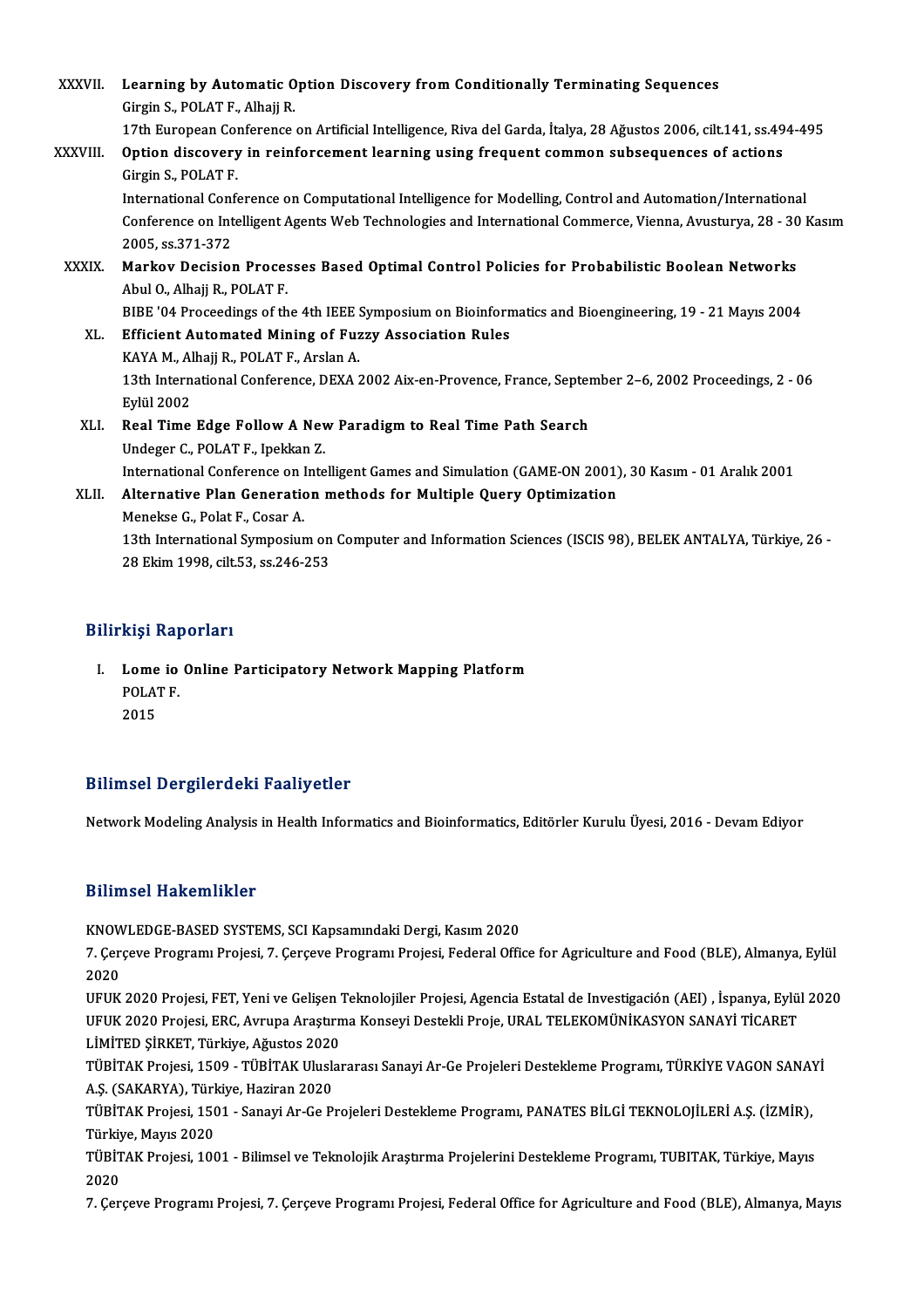2020

2020<br>TÜBİTAK Projesi, 1501 - Sanayi Ar-Ge Projeleri Destekleme Programı, ORGANON ANALİTİK VE DANIŞMANLIK<br>RAZARLAMA HİZMETLERİ A.S. (İSTANBUL), Türkiye Nişar 2020 2020<br>TÜBİTAK Projesi, 1501 - Sanayi Ar-Ge Projeleri Destekleme Progr<br>PAZARLAMA HİZMETLERİ A.Ş. (İSTANBUL), Türkiye, Nisan 2020<br>UEUK 2020 Prejesi, EET Yoni ve Celisen Telmelejiler Prejesi, Aser TÜBİTAK Projesi, 1501 - Sanayi Ar-Ge Projeleri Destekleme Programı, ORGANON ANALİTİK VE DANIŞMANLIK<br>PAZARLAMA HİZMETLERİ A.Ş. (İSTANBUL), Türkiye, Nisan 2020<br>UFUK 2020 Projesi, FET, Yeni ve Gelişen Teknolojiler Projesi, Ag

PAZARLAMA HİZMETLERİ A.Ş. (İSTANBUL), Türkiye, Nisan 2020<br>UFUK 2020 Projesi, FET, Yeni ve Gelişen Teknolojiler Projesi, Age<br>2020 UFUK 2020 Projesi, FET, Yeni ve Gelişen Teknolojiler Projesi, Agencia Estatal de Investigación (AEI), İspanya, Nisan

2020<br>TÜBİTAK Projesi, 1507 - TÜBİTAK KOBİ Ar-Ge Başlangıç Destek Programı, ROTORBİT MÜ<br>DANIŞMANLIK SANAYİ VE TİCARET LİMİTED ŞİRKETİ (İSTANBUL), Türkiye, Nisan 2020<br>TÜRİTAK Projesi, 1507 - TÜRİTAK KORİ Ar Ge Başlangış Dest

TÜBİTAK Projesi, 1507 - TÜBİTAK KOBİ Ar-Ge Başlangıç Destek Programı, ROTORBİT MÜHENDİSLİK YAZILIM<br>DANIŞMANLIK SANAYİ VE TİCARET LİMİTED ŞİRKETİ (İSTANBUL), Türkiye, Nisan 2020<br>TÜBİTAK Projesi, 1507 - TÜBİTAK KOBİ Ar-Ge Ba DANIŞMANLIK SANAYİ VE TİCARET LİMİTED ŞİRKETİ (İSTANBUL), Türkiye,<br>TÜBİTAK Projesi, 1507 - TÜBİTAK KOBİ Ar-Ge Başlangıç Destek Programı, LU<br>HİZMETLERİ YAYINCILIK VE TİCARET AŞ. (İSTANBUL), Türkiye, Nisan 2020<br>TÜBİTAK Proje TÜBİTAK Projesi, 1507 - TÜBİTAK KOBİ Ar-Ge Başlangıç Destek Programı, LUCKYEYE BİLGİSAYAR TANITIM<br>HİZMETLERİ YAYINCILIK VE TİCARET AŞ. (İSTANBUL), Türkiye, Nisan 2020<br>TÜBİTAK Projesi, 1501 - Sanayi Ar-Ge Projeleri Destekle

HİZMETLERİ YAYINCILIK VE TİCA<br>TÜBİTAK Projesi, 1501 - Sanayi Ar<br>(İSTANBUL), Türkiye, Şubat 2020<br>TÜBİTAK Projesi, 1501 - Sanayi Ar TÜBİTAK Projesi, 1501 - Sanayi Ar-Ge Projeleri Destekleme Programı, SKYSENS TEKNOLOJİ ANONİM ŞİRKETİ<br>(İSTANBUL), Türkiye, Şubat 2020<br>TÜBİTAK Projesi, 1501 - Sanayi Ar-Ge Projeleri Destekleme Programı, ASİS ELEKTRONİK VE Bİ

(İSTANBUL), Türkiye, Şubat 2020<br>TÜBİTAK Projesi, 1501 - Sanayi Ar-Ge Projeleri Destekleme Programı, ASİS ELEKTRONİK VE BİLİŞİM SİSTEMLERİ A.Ş.<br>(İSTANBUL), Türkiye, Şubat 2020 TÜBİTAK Projesi, 1501 - Sanayi Ar-Ge Projeleri Destekleme Programı, ASİS ELEKTRONİK VE BİLİŞİM SİSTEMLERİ *A*<br>(İSTANBUL), Türkiye, Şubat 2020<br>TÜBİTAK Projesi, 1509 - TÜBİTAK Uluslararası Sanayi Ar-Ge Projeleri Destekleme P

(İSTANBUL), Türkiye, Şubat 2020<br>TÜBİTAK Projesi, 1509 - TÜBİTAK Uluslararası Sanayi Ar-Ge Projeleri Destekleme Programı, T<br>TELEKOMÜNİKASYON İLETİŞİM HİZ.VE ELEK.TİC. LTD. ŞTİ. (İSTANBUL), Türkiye, Şubat 2020<br>COMBUTER ANIMA TÜBİTAK Projesi, 1509 - TÜBİTAK Uluslararası Sanayi Ar-Ge Projeleri Destekleme Progl<br>TELEKOMÜNİKASYON İLETİŞİM HİZ.VE ELEK.TİC. LTD. ŞTİ. (İSTANBUL), Türkiye, Şubat<br>COMPUTER ANIMATION AND VIRTUAL WORLDS, SSCI Kapsamındaki

COMPUTER ANIMATION AND VIRTUAL WORLDS, SSCI Kapsamındaki Dergi, Ocak 2020

TELEKOMÜNİKASYON İLETİŞİM HİZ.VE ELEK.TİC. LTD. ŞTİ. (İSTANBUL), Türkiye, Şubat 2020<br>COMPUTER ANIMATION AND VIRTUAL WORLDS, SSCI Kapsamındaki Dergi, Ocak 2020<br>TÜBİTAK Projesi, 1001 - Bilimsel ve Teknolojik Araştırma Projel TÜBİTAK Projesi, 1001 - Bilimsel ve Teknolojik Araştırma Projelerini Destekleme Programı, TUBITAK-SOBAG, Türkiye,<br>Ocak 2020<br>TÜBİTAK Projesi, 1001 - Bilimsel ve Teknolojik Araştırma Projelerini Destekleme Programı, TUBITAK-

Ocak 2020<br>TÜBİTAK Pı<br>Ocak 2020<br>TÜBİTAK B TÜBİTAK Projesi, 1001 - Bilimsel ve Teknolojik Araştırma Projelerini Destekleme Program<br>Ocak 2020<br>TÜBİTAK Projesi, 1002 - Hızlı Destek Programı, Erciyes Üniversitesi, Türkiye, Ocak 2020<br>TÜBİTAK Projesi, 1011 - Uluslararası

TÜBİTAK Projesi, 1002 - Hızlı Destek Programı, Erciyes Üniversitesi, Türkiye, Ocak 2020

Ocak 2020<br>TÜBİTAK Projesi, 1002 - Hızlı Destek Programı, Erciyes Üniversitesi, Türkiye, Ocak 2020<br>TÜBİTAK Projesi, 1011 - Uluslararası Bilimsel Araştırma Projelerine Katılma Programı (UBAP), Şirket, Türkiye, Aralık<br>2019 TÜBİTAK Projesi, 1011 - Uluslararası Bilimsel Araştırma Projelerine Katılma Programı (UBAP), Şirket, Türkiye, Aralık<br>2019<br>Diğer Ülkelerdeki Kamu Kurumları Tarafından Desteklenmiş Proje, Natural Sciences and Engineering Res

2019<br>Diğer Ülkelerdeki Kamu Kuruml<br>of Canada, Kanada, Aralık 2019<br>TÜRİTAK Projesi, 3501 - Ulusal ( Diğer Ülkelerdeki Kamu Kurumları Tarafından Desteklenmiş Proje, Natural Sciences and Engineering Research Coul<br>of Canada, Kanada, Aralık 2019<br>TÜBİTAK Projesi, 3501 - Ulusal Genç Araştırmacı Kariyer Geliştirme Programı, Ond

of Canada, K<br>TÜBİTAK Pro<br>Kasım 2019<br>TÜPİTAK Pro TÜBİTAK Projesi, 3501 - Ulusal Genç Araştırmacı Kariyer Geliştirme Programı, Ondokuz Mayıs Ünive<br>Kasım 2019<br>TÜBİTAK Projesi, 1002 - Hızlı Destek Programı, Süleyman Demirel Üniversitesi, Türkiye, Ekim 2019<br>TÜBİTAK Projesi,

Kasım 2019<br>TÜBİTAK Projesi, 1002 - Hızlı Destek Programı, Süleyman Demirel Üniversitesi, Türkiye, Ekim 2019<br>TÜBİTAK Projesi, 1505 - Üniversite-Sanayi İşbirliği Destek Programı, Isparta Uygulamalı Bilimler Üniversitesi, Tür TÜBİTAK P<mark>ı</mark><br>TÜBİTAK Pı<br>Eylül 2019<br>TÜBİTAK Pı TÜBİTAK Projesi, 1505 - Üniversite-Sanayi İşbirliği Destek Programı, Isparta Uygulamalı Bilimler Ünive<br>Eylül 2019<br>TÜBİTAK Projesi, 1002 - Hızlı Destek Programı, Karadeniz Teknik Üniversitesi, Türkiye, Temmuz 2019<br>Sosial Na Eylül 2019<br>TÜBİTAK Projesi, 1002 - Hızlı Destek Programı, Karadeniz Teknik Üniversitesi<br>Social Network Analysis and Mining, ESCI Kapsamındaki Dergi, Haziran 2019<br>TÜRİTAK Projesi, 1507 - TÜRİTAK KORİ Ar Ge Baslang'e Destak

TÜBİTAK Projesi, 1002 - Hızlı Destek Programı, Karadeniz Teknik Üniversitesi, Türkiye, Temmuz 2019<br>Social Network Analysis and Mining, ESCI Kapsamındaki Dergi, Haziran 2019<br>TÜBİTAK Projesi, 1507 - TÜBİTAK KOBİ Ar-Ge Başlan Social Network Analysis and Mining, ESCI Kapsamındaki<br>TÜBİTAK Projesi, 1507 - TÜBİTAK KOBİ Ar-Ge Başlangıç<br>GÜVENLİĞİ HİZ. A.Ş. (ANKARA), Türkiye, Haziran 2019<br>Adaptiye Babayior, SCLE Kapsamındaki Darsi Mayıs 20 TÜBİTAK Projesi, 1507 - TÜBİTAK KOBİ Ar-Ge Başlangıç De<br>GÜVENLİĞİ HİZ. A.Ş. (ANKARA), Türkiye, Haziran 2019<br>Adaptive Behavior, SCI-E Kapsamındaki Dergi, Mayıs 2019<br>TÜBİTAK Prejesi, 1507 - TÜBİTAK KOBİ Ar Ge Başlangış De

Adaptive Behavior, SCI-E Kapsamındaki Dergi, Mayıs 2019

GÜVENLİĞİ HİZ. A.Ş. (ANKARA), Türkiye, Haziran 2019<br>Adaptive Behavior, SCI-E Kapsamındaki Dergi, Mayıs 2019<br>TÜBİTAK Projesi, 1507 - TÜBİTAK KOBİ Ar-Ge Başlangıç Destek Programı, KASSA MOBİL BİLGİ TEKNOLOJİLERİ ANONİM<br>ŞİRKE TÜBİTAK Projesi, 1507 - TÜBİTAK KOBİ Ar-Ge Başlangıç Destek Programı, KASSA MOBİL BİLGİ TEKNOLOJİLERİ AN<br>ŞİRKETİ (İSTANBUL), Türkiye, Mayıs 2019<br>TÜBİTAK Projesi, 1501 - Sanayi Ar-Ge Projeleri Destekleme Programı, AZİMECH B

ŞİRKETİ (İSTANBUL), Türkiye, Mayıs 2019<br>TÜBİTAK Projesi, 1501 - Sanayi Ar-Ge Projeleri Destekleme Programı,<br>SANAYİ VE TİCARET ANONİM ŞİRKETİ (BURSA), Türkiye, Nisan 2019<br>2019 IEEE (PSI International Conference on Intellige TÜBİTAK Projesi, 1501 - Sanayi Ar-Ge Projeleri Destekleme Programı, AZİMECH BİLİŞİM VE YAZILIM HİZMETLERİ<br>SANAYİ VE TİCARET ANONİM ŞİRKETİ (BURSA), Türkiye, Nisan 2019<br>2019 IEEE/RSJ International Conference on Intelligent

SANAYİ VE TİCARET ANONİM ŞİRKETİ (BURSA), Türkiye, Nisan 2019<br>2019 IEEE/RSJ International Conference on Intelligent Robots and Systems (IROS), Bildiri (Tam Metin), Mart 2<br>TÜBİTAK Projesi, 1501 - Sanayi Ar-Ge Projeleri Dest 2019 IEEE/RSJ International Conf<br>TÜBİTAK Projesi, 1501 - Sanayi A<br>(İSTANBUL), Türkiye, Mart 2019<br>Influence and Behavion Analysis i (İSTANBUL), Türkiye, Mart 2019

Influence and Behavior Analysis in Social Networks and Social Media, Tanınmış Yayınevleri tarafından basılan ders<br>kitabında bölüm, Subat 2019 Influence and Behavior Analysis in Social Networks and Social Media, Tanınmış Yayınevleri tarafından basılan ders<br>kitabında bölüm, Şubat 2019<br>TÜBİTAK Projesi, 1507 - TÜBİTAK KOBİ Ar-Ge Başlangıç Destek Programı, SMART ADVI

kitabında bölüm, Şubat 2019<br>TÜBİTAK Projesi, 1507 - TÜBİTAK<br>(İSTANBUL), Türkiye, Şubat 2019<br>TÜBİTAK Projesi, 1501 - Sanavi Ar TÜBİTAK Projesi, 1507 - TÜBİTAK KOBİ Ar-Ge Başlangıç Destek Programı, SMART ADVICE FİNANSAL TEKNOLOJİLER A<br>(İSTANBUL), Türkiye, Şubat 2019<br>TÜBİTAK Projesi, 1501 - Sanayi Ar-Ge Projeleri Destekleme Programı, TNA YENİLENEBİL

(İSTANBUL), Türkiye, Şubat 2019<br>TÜBİTAK Projesi, 1501 - Sanayi Ar-Ge Projeleri Destekleme Pr<br>MÜŞ. İNŞ. SAN. TİC. LTD. ŞTİ. (ANKARA), Türkiye, Şubat 2019<br>TÜRİTAK Projesi, 1507 - TÜRİTAK KORİ Ar Ge Baslang'e Desta TÜBİTAK Projesi, 1501 - Sanayi Ar-Ge Projeleri Destekleme Programı, TNA YENİLENEBİLİR ENERJİ VE END.<br>MÜŞ. İNŞ. SAN. TİC. LTD. ŞTİ. (ANKARA), Türkiye, Şubat 2019<br>TÜBİTAK Projesi, 1507 - TÜBİTAK KOBİ Ar-Ge Başlangıç Destek P

MÜŞ. İNŞ. SAN. TİC. LTD. ŞTİ. (ANKARA), Türkiye, Şubat 2019<br>TÜBİTAK Projesi, 1507 - TÜBİTAK KOBİ Ar-Ge Başlangıç Destek Programı, OSF GLOBAL SERVICES YAZILIM<br>DANIŞMANLIK LTD. ŞTİ. (İZMİR), Türkiye, Ocak 2019

TÜBİTAK Projesi, 1501 - Sanayi Ar-Ge Projeleri Destekleme Programı, OTOKAR OTOMOTİV VE SAVUNMA SAN. A.Ş.